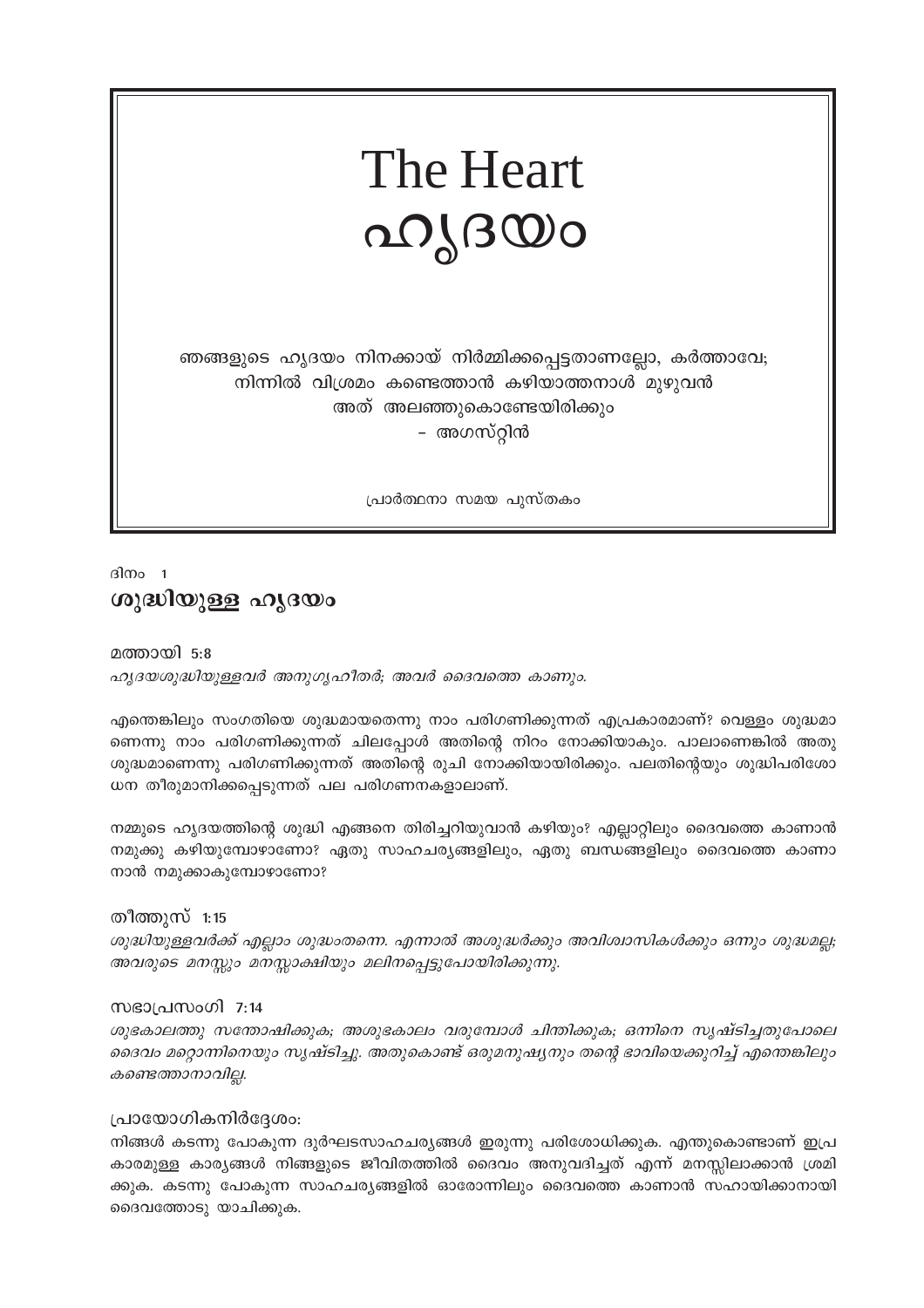### ദിനം 2 ഉത്തമവും നിർമ്മലവുമായ ഹൃദയം

#### ലൂക്കോസ് 8:15

നല്ലമണ്ണിലെ വിത്താകട്ടെ, ഉത്തമവും നിർമ്മലവുമായ ഹൃദയമുള്ളവരെ കാണിക്കുന്നു. അവർ വചനം കേൾക്കുന്നു; അതു സംഗ്രഹിച്ചു വയ്ക്കുന്നു; സഹിഷ്ണുതയോടെ ഫലം പുറപ്പെടുവിക്കുകയും ചെയ്യു  $m<sub>k</sub>$ .

ഉത്തമവും നിർമ്മലവുമായ ഹൃദയം നല്ല വിളവു നൽകുന്നു. ഏറെ നാളത്തെ പരിശ്രമത്തിനു പ്രതിഫല മായി ലഭിക്കുന്ന നല്ല വിളവ്. ആ നീണ്ടകാലമത്രയും വിത്തിനെയും വിളയെയും കേടുകൂടാതെ സൂക്ഷി ക്കാൻ മണ്ണിനു കഴിയണം.

#### യാക്കോബ് 5:7

സഹോദരരേ, കർത്താവിന്റെ വരവുവരെയും ദീർഘക്ഷമയോടിരിപ്പിൻ. ഭൂമി നല്കുന്ന വിലയേറിയ വിള വിനായി ഒരു കർഷകൻ മുൻമഴയും പിൻമഴയും പ്രതീക്ഷിച്ചുകൊണ്ട് എത്രക്ഷമയോടെ കാത്തിരിക്കുന്നു!

ഇവിടെ പറയുന്ന വിത്ത് ദൈവവചനമാണ്. അതിനെ കൈക്കൊള്ളാനും സൂക്ഷിക്കാനും നാം തയ്യാറാ ണോ...?

#### പ്രായോഗികനിർദ്ദേശം:

നിങ്ങൾ ഹൃദയത്തിൽ സൂക്ഷിച്ചിട്ടുള്ളതും സമയാസമയങ്ങളിൽ നിങ്ങളിൽ വലിയ സ്വാധീനം ചെലുത്തി നല്ല ഫലങ്ങൾ പുറപ്പെടുവിച്ചിട്ടുള്ളതുമായ വചനങ്ങളിൽ അഞ്ചെണ്ണം താഴെ എഴുതുക. ഈ വചനങ്ങ ളിലൂടെ നിങ്ങളോടു സംസാരിച്ചതിന് ദൈവത്തോടു നന്ദിപറയുക.

ദിനം 3

# ജീവന്റെ ഉറവയായ ഹൃദയം

#### സദൃശവാക്യം 4:23

പൂർണ്ണജാഗ്രതയോടെ നിന്റെ ഹൃദയത്തെ സൂക്ഷിച്ചുകൊള്ളുക, അതിൽനിന്നല്ലോ ജീവന്റെ ഉറവ പുറ പ്പെടുന്നത്.

എന്തെങ്കിലുംകാര്യം നിരന്തരമായി പുറപ്പെടുവിക്കുന്ന ഒരിടം എന്നതാണ് ഉറവയെന്ന വാക്കിന്റെ അർത്ഥം. മഹത്തായ ഒരു ജീവിതത്തിന്റെ ആധാരം ഹൃദയംതന്നെയാണ്. ഹൃദയത്തിൽ നിന്നും ജീവൻ പ്രവഹി ക്കേണ്ടതുണ്ട്.

ഭൗതികമായ നമ്മുടെ ഹൃദയം നിലച്ചുപോയാൽ ഉണ്ടാകുന്ന ഭവിഷ്യത്ത് ഒന്നു സങ്കൽപിച്ചു നോക്കുക. നമ്മുടേതായാലും നമ്മുടെ ചുറ്റുമുള്ളവരുടേതായാലും അതു നല്കുന്നത് അപകടസൂചനമാത്രമാണ്. അതിനാൽതന്നെ ഹൃദയത്തെ സംരക്ഷിക്കേണ്ടതിനെക്കുറിച്ച് അനേകവിധത്തിലുള്ള മാർഗ്ഗനിർദ്ദേശ ങ്ങൾ നാം നിരന്തരം കാണുകയും കേൾക്കുകയും ചെയ്യുന്നുണ്ട്.

ആത്മീയമായ നമ്മുടെ ഹൃദയം നിശ്ചലമാകുന്നത് ഇതിലും എത്രയോ അപകടകരമാണ്. അതിനാൽ നമ്മുടെ ആത്മീയ ഹൃദയം നശിച്ചുപോകാതിരിക്കാൻ നാം അതിന് എത്രമാത്രം പരിരക്ഷനല്കേണ്ട തുണ്ട്? എല്ലാറ്റിലുമുപരിയായി ഹൃദയത്തെ പരിരക്ഷിക്കണമെന്ന് ദൈവവചനം നമ്മോടു കല്പിക്കുന്നു.

#### പ്രായോഗികനിർദ്ദേശം:

നിങ്ങളുടെ ഭൗതീകഹൃദയം സദാ പ്രവർത്തനനിരതമായി നിലനിർത്തുന്നതിനെ ഓർത്ത് ദൈവത്തെ സ്തുതിക്കുക. ദൈവത്തിന്റെ ഹൃദയത്തിന് അനുരൂപമായ രീതിയിൽ നിങ്ങളുടെ ആത്മീയഹൃദയം പരി രക്ഷിക്കാൻ ദൈവസഹായത്തിനായി പ്രാർത്ഥിക്കുകയും ചെയ്യുക.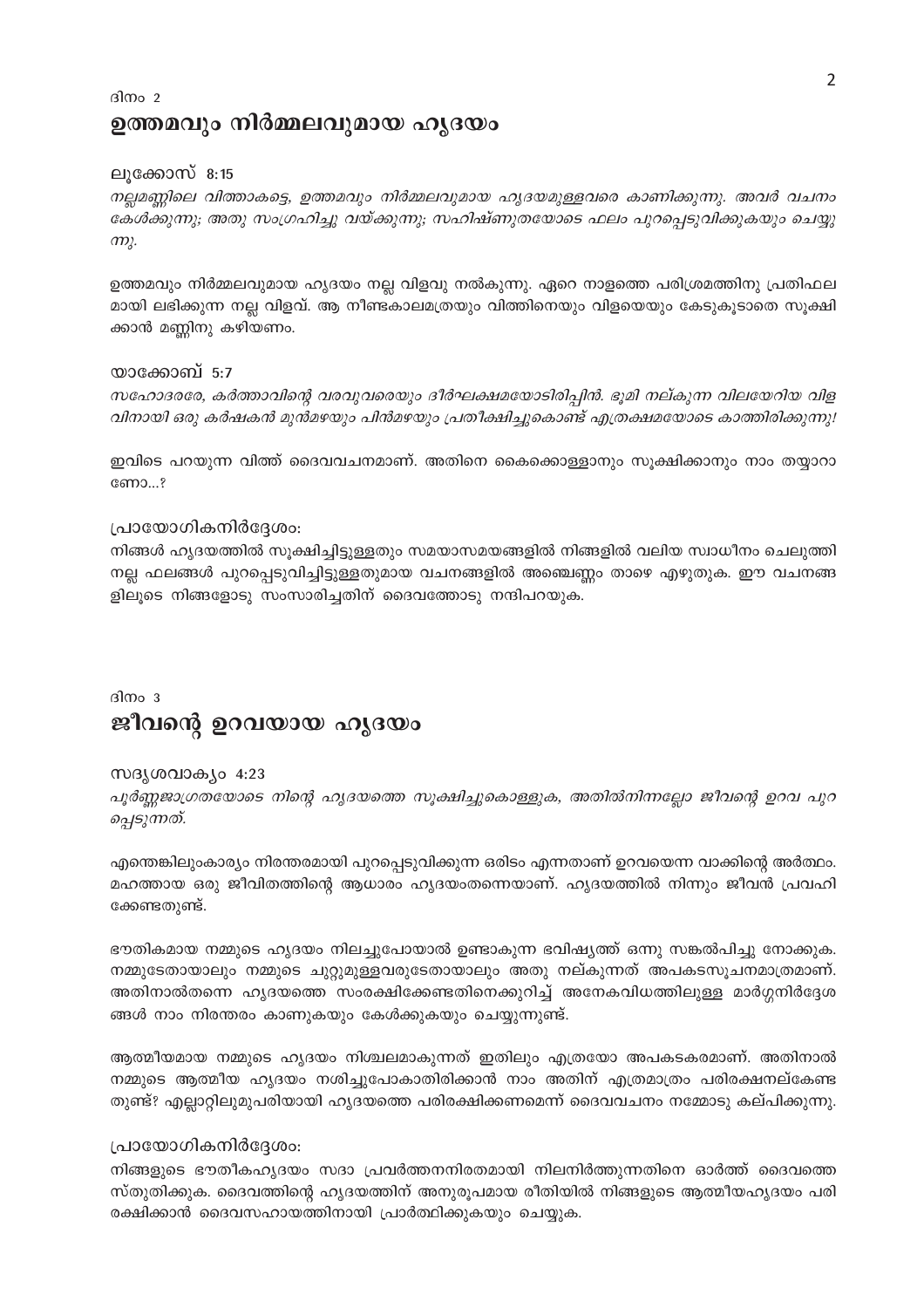# ദിനം  $4$ ഹൃദയത്തിന്റെ സന്തോഷം

#### സദൃശവാക്യം 27:9

സുഗന്ധതൈലവും ധൂപവർഗ്ഗവും ഹൃദയത്തെ ആഹ്ലാദിപ്പിക്കുന്നു; സ്നേഹിതന്റെ ഉപദേശവും ഒരു മനുഷ്യന് അങ്ങനെതന്നെ.

#### സദൃശവാക്യം 15:30

ശോഭയുള്ള കണ്ണുകൾ ഹൃദയത്തെ സന്തോഷിപ്പിക്കുന്നു, ശുഭവാർത്ത അസ്ഥികളെ ബലപ്പെടുത്തുന്നു.

#### സങ്കീർത്തനം 19:8

ജ്ഞാനം ലഭിക്കുന്നവൻ തന്റെ പ്രാണനെ സ്നേഹിക്കുന്നു, വിവേകം കാത്തുകൊള്ളുന്നവൻ നന്മകണ്ടെ ത്തും.

നമ്മുടെ അനുദിനചര്യയിൽ അവഗണിക്കാൻ കഴിയാത്ത ഒരു കാര്യമാണ് സുഗന്ധദ്രവ്യങ്ങൾ. ഒരു ദിവസം തന്നെ പലപ്രാവശ്യം പലരീതിയിൽ നാം സുഗന്ധദ്രവ്യങ്ങൾ ഉപയോഗിക്കാറുണ്ട്. തീർന്നുപോയാൽ മറ്റുള്ളവരോടു കടം വാങ്ങിച്ചുപയോഗിക്കാനും നമുക്കു മടിയില്ല.

ശോഭയുള്ളകണ്ണുകൾ നമ്മുടെ സൗന്ദര്യത്തിന്റെ ഒഴിവാക്കാനാവാത്ത ഭാഗമാണ്. നാം പ്രയാസപ്പെടു മ്പോൾ പോലും പുറമേ മറ്റുള്ളവർ അതു കാണരുതെന്നു നാം വിചാരിക്കാറുണ്ട്, കാരണം ദുഃഖം കണ്ണു കളുടെ ശോഭ കെടുത്തുന്നു. മറ്റുള്ളവരെ വിഷമിപ്പിക്കാതെ നമ്മുടെ സങ്കടങ്ങൾ മറച്ചുവയ്ക്കുന്നതിൽ നാം സന്തോഷം കണ്ടെത്താറുമുണ്ട്.

എന്നാൽ നാം പലപ്പോഴും അവഗണിക്കുന്ന ദൈവകൽപ്പനകളാണ് മുമ്പു സൂചിപ്പിച്ച കാര്യങ്ങളേക്കാൾ നമ്മുടെ ഹൃദയത്തിന് ഉന്മേഷം നല്കുന്നത്.

ആകയാൽ സന്തോഷം നല്കുന്ന കാര്യങ്ങൾ മറ്റുള്ളവരിൽ നിന്നും സ്വീകരിക്കുന്നതിനേക്കാൾ പ്രാധാ ന്യത്തോടെ നമുക്ക് അവരുടെ കയ്യിൽ നിന്നും ദൈവകൽപനകളെ സ്വീകരിക്കാം.

#### പ്രായോഗികനിർദ്ദേശം:

ദൈവവചനവുമായി ദീർഘമായ ഒരു സമയം ഇന്നു ചിലവഴിക്കാം. ഒരുവചനമെങ്കിലും മനഃപാഠമാക്കു കയും ചെയ്യാം.

ദിനം 5

# ഹൃദയം നിറഞ്ഞുകവിയുന്നത്

#### ലുക്കോസ് 6:45

നല്ല മനുഷ്യൻ തന്റെ ഹൃദയത്തിൽ സംഭരിച്ചിരിക്കുന്ന നന്മയിൽനിന്നു നല്ല കാര്യങ്ങൾ പുറപ്പെടുവിക്കു ന്നു; ദുഷ്ടമനുഷ്യൻ തന്റെ ഹൃദയത്തിൽ സംഭരിച്ചിരിക്കുന്ന തിന്മയിൽനിന്നു ദോഷമുള്ള കാര്യങ്ങൾ പു റപ്പെടുവിക്കുന്നു. ഹൃദയത്തിൽ നിറഞ്ഞുകവിയുന്നതാണല്ലോ വായ് പ്രസ്താവിക്കുന്നത്.

നാരങ്ങ പിഴിഞ്ഞാൽ നാരങ്ങനീരും മുന്തിരി പിഴിഞ്ഞാൽ മുന്തിരിചാറും ലഭിക്കും. നാരങ്ങയിൽനിന്നും മുന്തിരിചാർ ലഭിക്കില്ല. ഉള്ളിൽ ശേഖരിച്ചുവച്ചിരിക്കുന്നത് എന്താണോ അതാണ് വെളിയിലേക്കും വരു ന്നത്.

ഹൃദയത്തിൽ സംഗ്രഹിച്ചുവച്ചിരിക്കുന്നവയാണ് പുറത്തേക്കുവരുന്നത്. നല്ലകാര്യങ്ങൾ സംഗ്രഹിച്ചുവ ച്ചാൽ ഹൃദയത്തിൽനിന്നു വരുന്നതും നന്മയായിരിക്കും മറിച്ചാണെങ്കിൽ അതും.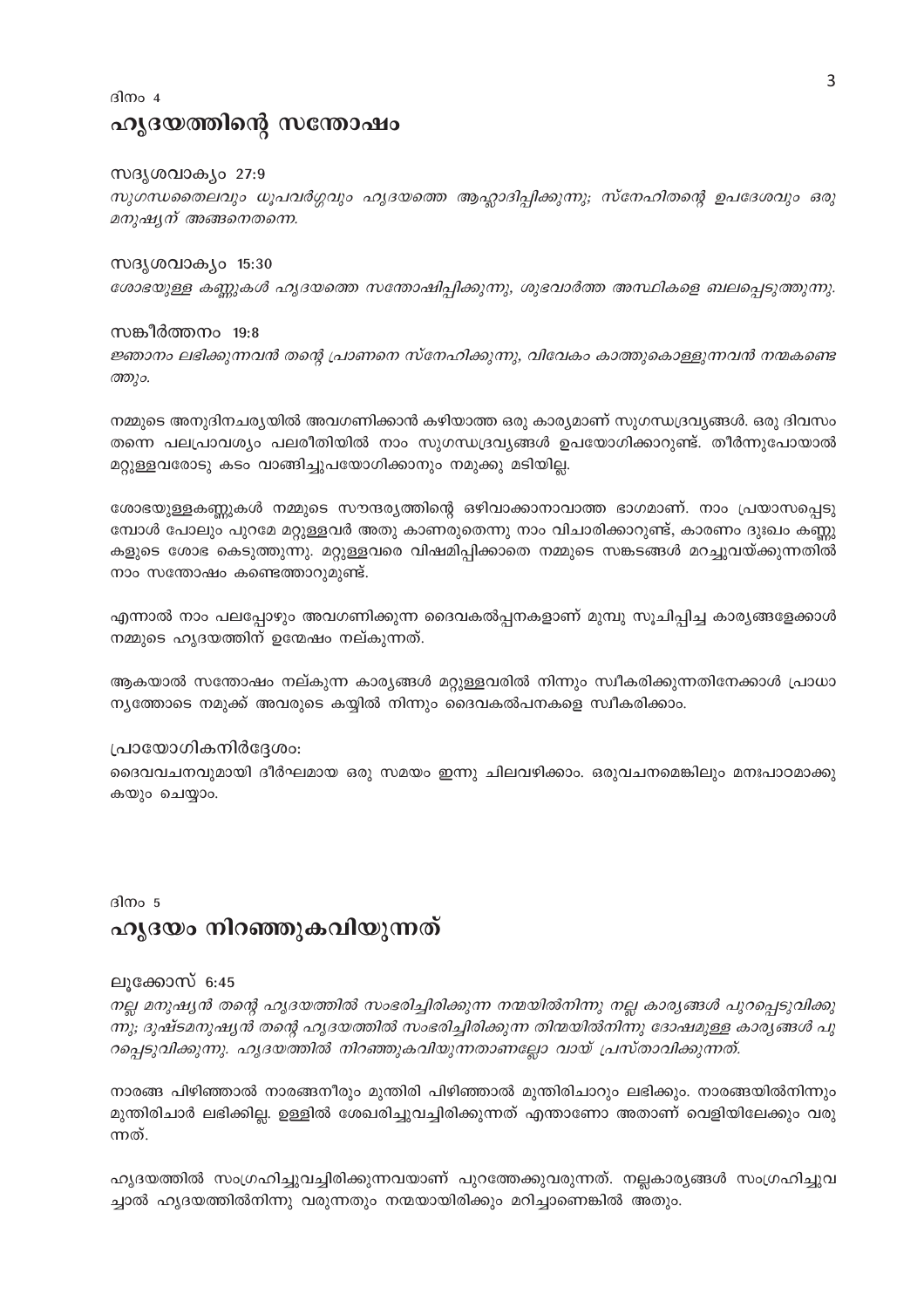#### മത്തായി 7:17-18

നല്ലവൃക്ഷം നല്ലഫലവും ചീത്തവൃക്ഷം ചീത്തഫലവും കായ്ക്കുന്നു. നല്ലവൃക്ഷത്തിനു ചീത്തഫലവും ചീത്ത വൃക്ഷത്തിനു നല്ലഫലവും കായ്ക്കുവാൻ സാധ്യമല്ല.

നിങ്ങളുടെ വായിൽനിന്നും അടുത്തിടെയായി പുറപ്പെടുന്ന വാക്കുകൾ പരിശോധിച്ചു നോക്കുക. ഹൃദ യത്തിൽ എന്താണു സംഗ്രഹിച്ചുവച്ചിരിക്കുന്നതെന്ന് അറിയാൻ കഴിയും. നമുക്കു നന്മ ശേഖരിച്ചുവ യ്ക്കുന്നവരാകാം.

#### പ്രായോഗികനിർദ്ദേശം:

അരുതാത്തവാക്കുകൾ നിങ്ങളുടെ വായിൽനിന്നും പുറത്തുവന്നിട്ടുണ്ടെങ്കിൽ അത് ഏറ്റുപറയുകയും ആരുടെയെങ്കിലും അടുത്താണ് ആ വാക്കുകൾ ഉപയോഗിച്ചതെങ്കിൽ ആ വ്യക്തിയോടു മാപ്പുപറയു കയും ചെയ്യുക.

#### ദിനം 6

# ദൈവത്തിന്റെ സ്ഥതം ഹൃദയം ഉള്ളയാൾ

#### അപ്പ 13:22

ശൗലിനെ നീക്കം ചെയ്തിട്ട് അവിടുന്ന് ദാവീദിനെ അവരുടെ രാജാവാക്കി. ദാവീദിനെക്കുറിച്ച് അവിടു ന്ന്, ഞാൻ യിശ്ശായിയുടെ പുത്രനായ ദാവീദിനെ എന്റെ ഹൃദയത്തിനു ചേർന്ന ഒരു മനുഷ്യനായി കണ്ടി രിക്കുന്നു. അവൻ എന്റെ ഹിതമെല്ലാം നിറവേറ്റും എന്നരുളിച്ചെയ്തു.

ദൈവത്തിന്റെ സ്വന്തം ഹൃദയമുള്ള ഒരു പുരുഷനും സ്ത്രീയും ആകാനാണ് നാമെല്ലാവരും ആഗ്രഹിക്കു ന്നത്. എന്നാൽ പലപ്പോഴും ദൈവം ആവശ്യപ്പെടുന്ന പ്രകാരം എല്ലാം ചെയ്യാൻ നമുക്കു മനസ്സുണ്ടാവു കയുമില്ല.

നേതൃസ്ഥാനം വഹിക്കുന്ന ഒരുവനാണു നിങ്ങളെങ്കിൽ, മറ്റുള്ളവർക്കു നിങ്ങൾ നല്കുന്ന നിർദ്ദേശങ്ങൾ അവർ പാലിക്കണമെന്ന് നിങ്ങൾ പ്രതീക്ഷിക്കും. മക്കളെ സംബന്ധിച്ചു മാതാപിതാക്കളുടെ വിചാരവും അതുതന്നെയാണ്. മുതിർന്നയാളുകൾ ഇളയവരിൽനിന്നും അനുസരണം പ്രതീക്ഷിക്കുന്നു. ദൈവം ആവ ശ്യപ്പെടുന്ന കാര്യങ്ങൾ അനുസരിക്കാൻ യേശുവിന്റെ ശിഷ്യനായ നിങ്ങൾ തയ്യാറാണോ? അവനാണു നമ്മുടെ പിതാവും നായകനും യജമാനനും കർത്താവുമെല്ലാം.

#### പ്രായോഗികനിർദ്ദേശം:

ദൈവത്തെ അനുസരിക്കാൻ ബുദ്ധിമുട്ടായി തോന്നുന്ന ജീവിതഭാഗങ്ങൾ ഏതൊക്കെയാണ് എന്ന് എഴു തുക. ദൈവത്തോട് ഈ മേഖലകളെക്കുറിച്ച് വിശദമായി സംസാരിക്കുക.

ദിനം 7

# ഹൂദയത്തിലെ ധ്യാനം

#### സങ്കീർത്തനം 19:14

എന്റെ പാറയും എന്റെ വീണ്ടെടുപ്പുകാരനുമായ യഹോവേ, എന്റെ വായിലെ വാക്കുകളും എന്റെ ഹൃദയ ത്തിലെ ധ്യാനവും തിരുമുമ്പിൽ പ്രസാദകരമായിത്തീരണമേ.

മതപരമോ ആത്മീയമോ ആയകാര്യത്തെക്കുറിച്ചോ അല്ലെങ്കിൽ മനഃശ്ശാന്തിക്കുതകുന്ന ഒരു കാര്യത്തെക്കു റിച്ചോ ദീർഘനേരം മനസ്സുറപ്പിച്ചു മുഴുകുന്ന പ്രക്രിയയാണ് ധ്യാനമെന്നു പറയുന്നത്. നിങ്ങൾ ധ്യാനി ക്കാറുണ്ടോ? എപ്രകാരമാണ് ധ്യാനിക്കുന്നത്? ദൈവപ്രസാദകരമായ രീതിയിലാണോ നിങ്ങൾ ധ്യാനി ക്കുന്നത്?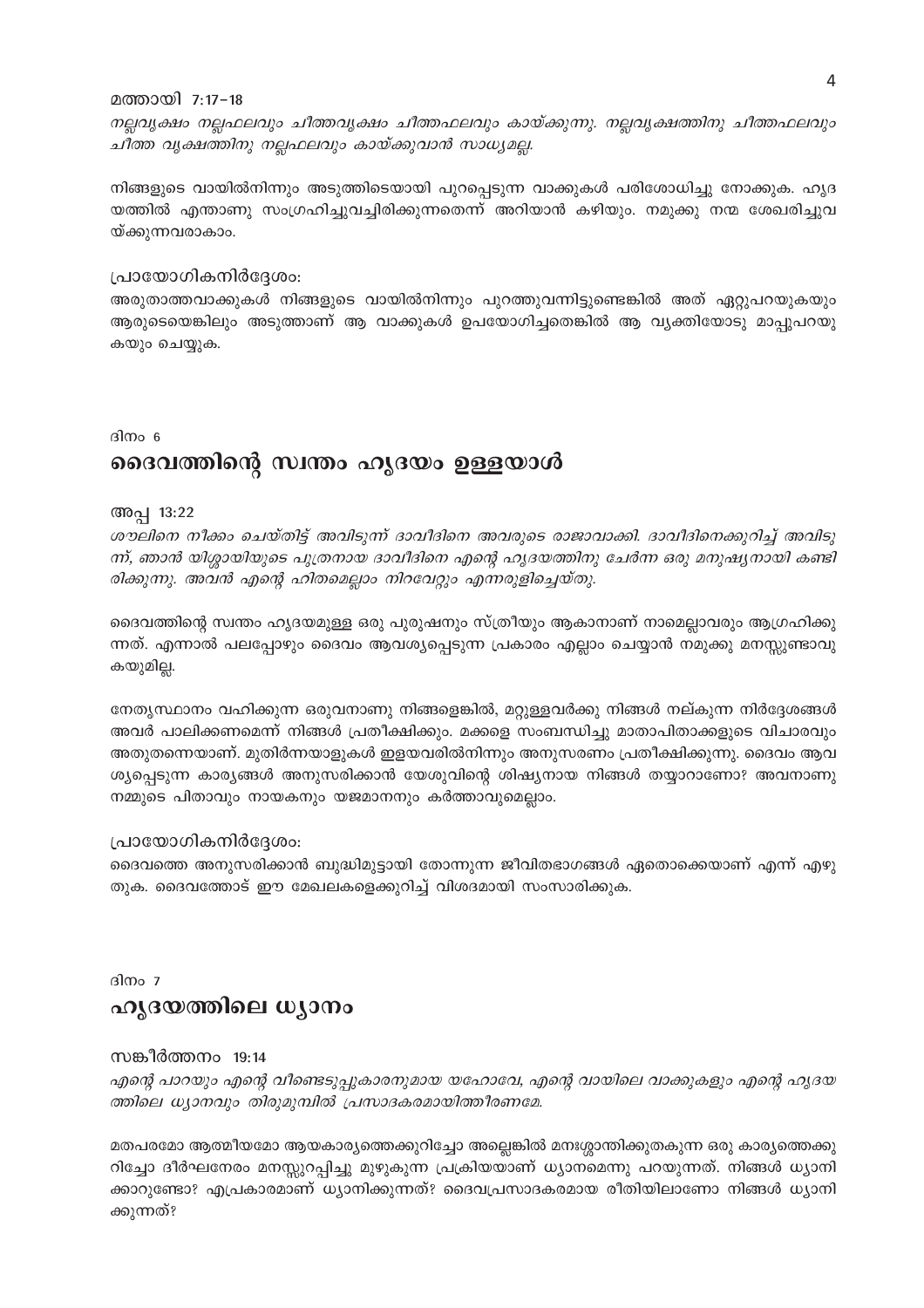ലൂക്കോസ് 18:9–14 ഭാഗത്ത് രണ്ടുപേരുടെ ഹ്രസ്വമായ പ്രാർത്ഥന നമുക്കു കാണാനാകും. പരീശൻ താൻ ഓസം (awesome) ആണെന്നും മറ്റവൻ മോശം ആണെന്നും പറഞ്ഞു. ചുങ്കക്കാരനാകട്ടെ താൻ മോശ മാണെന്നും ദൈവം ഓസം ആണെന്നും പറഞ്ഞു.

നിങ്ങൾ ധ്യാനിക്കുമ്പോൾ ദൈവത്തിന്റെ ശ്രേഷ്ടതയെക്കുറുച്ചാണോ ധ്യാനിച്ചുമുഴുകുന്നത് അതോ നിങ്ങ ളുടെതന്നെ ശ്രേഷ്ടതയെക്കുറിച്ചാണോ?

#### പ്രായോഗികനിർദ്ദേശം:

ദൈവത്തിന്റെ ശ്രേഷ്ടതെക്കുറിച്ച് ധ്യാനിച്ചു ദൈവത്തെ സ്തുതിക്കുക. നിങ്ങൾക്ക് ഏറ്റവും പ്രിയപ്പെട്ട സങ്കീർത്തനത്തിൽകൂടി പ്രാർത്ഥിക്കുകയും ചെയ്യാം.

ദിനം 8

# ഹൃദയത്തിലെ ഉൽക്കണ്ഠ

#### സദൃശവാക്യം 12:25

ഉൽക്കണ്ഠനിമിത്തം മനുഷ്യന്റെ ഹൃദയം ക്ഷീണിക്കുന്നു, ഒരുനല്ല വാക്കോ അതിനെ സന്തോഷിപ്പിക്കു  $m<sub>l</sub>$ .

ഫലമെന്തായിത്തീരുമെന്ന് അറിയാത്ത ഒരു കാര്യത്തെക്കുറിച്ചു തോന്നുന്ന ആകുലതയോ സംഭ്രമമോ അസ്വസ്ഥതയോ ആണ് ഉൽക്കണ്ഠയെന്നു പറയുന്നത്. ദൈവത്തിൽനിന്നും നമ്മെ അകറ്റാൻ സാത്താൻ ഫലപ്രദമായി ഉപയോഗിക്കുന്ന ഒരു ആയുധമാണ് ഉൽക്കണ്ഠ.

എന്തിനെക്കുറിച്ചൊക്കെയാണ് നിങ്ങൾ ഇക്കാലയളവിൽ ഉൽക്കണ്ഠപ്പെട്ടിരിക്കുന്നത്? ജോലിയെക്കുറി ച്ചോ, വിവാഹം നടക്കുന്നതിനെക്കുറിച്ചോ, വിവാഹബന്ധത്തിൽ സമാധാനം ഉണ്ടാകുന്നതിനെക്കുറി ച്ചോ, കുട്ടികളുടെ ഭാവിയെക്കുറിച്ചോ...

#### ഫിലിപൃർ 4:6-7

ഒന്നിനെക്കുറിച്ചും വ്യാകുലപ്പെടരുത്. എല്ലാറ്റിലും പ്രാർത്ഥനയാലും അപേക്ഷയാലും നിങ്ങളുടെ ആവ ശ്യങ്ങൾ സ്തോത്രത്തോടുകൂടെ ദൈവത്തിനു സമർപ്പിക്കുകയത്രേ വേണ്ടത്. അങ്ങനെയെങ്കിൽ സകല അറിവിനെയും കവിയുന്ന ദൈവികസമാധാനം നിങ്ങളുടെ ഹൃദയങ്ങളെയും മനസ്സുകളെയും ക്രിസ്തു വേശുവിൽ കാത്തുകൊള്ളും.

#### പ്രായോഗികനിർദ്ദേശം:

നിങ്ങൾക്കുള്ള ഉൽക്കണ്ഠകൾ പ്രാർത്ഥനപുസ്തകത്തിൽ എഴുതുക, അവയെ മുഴുവനായും ദൈവത്തിനു കീഴടക്കുക. ഒരു വർഷം കഴിയുമ്പോൾ എഴുതിയകാര്യങ്ങളെ ദൈവം എപ്രകാരം കൈകാര്യം ചെയ്തു വെന്നു പരിശോധിക്കുക (സഭാപ്രസംഗി 11:10). അങ്ങനെ ഉൽക്കണ്ഠയെ ഹൃദയത്തിൽനിന്നും അകറ്റുക.

ദിനം 9

# തടിച്ച ഹൃദയം

#### അപ്പ 28:27

ഈ ജനത്തിന്റെ അടുത്തുചെന്ന് അവരോടു പറയേണ്ടത്. നിങ്ങൾ ചെവികൊണ്ടു കേട്ടിട്ടും ഗ്രഹിക്ക യില്ല; കണ്ണുകൊണ്ടു കണ്ടിട്ടും മനസ്സിലാക്കുകയില്ല, അവർ കണ്ണുകൊണ്ടു കാണുകയോ ചെവികൊണ്ടു കേൾക്കുകയോ ഹൃദയംകൊണ്ടു ഗ്രഹിക്കുകയോ മനം തിരിയുകയോ ഞാനവരെ സൗഖ്യമാക്കുകയോ ചെയ്യാതിരിക്കേണ്ടതിന് ഈ ജനത്തിന്റെ ഹൃദയം തടിച്ചിരിക്കുന്നു.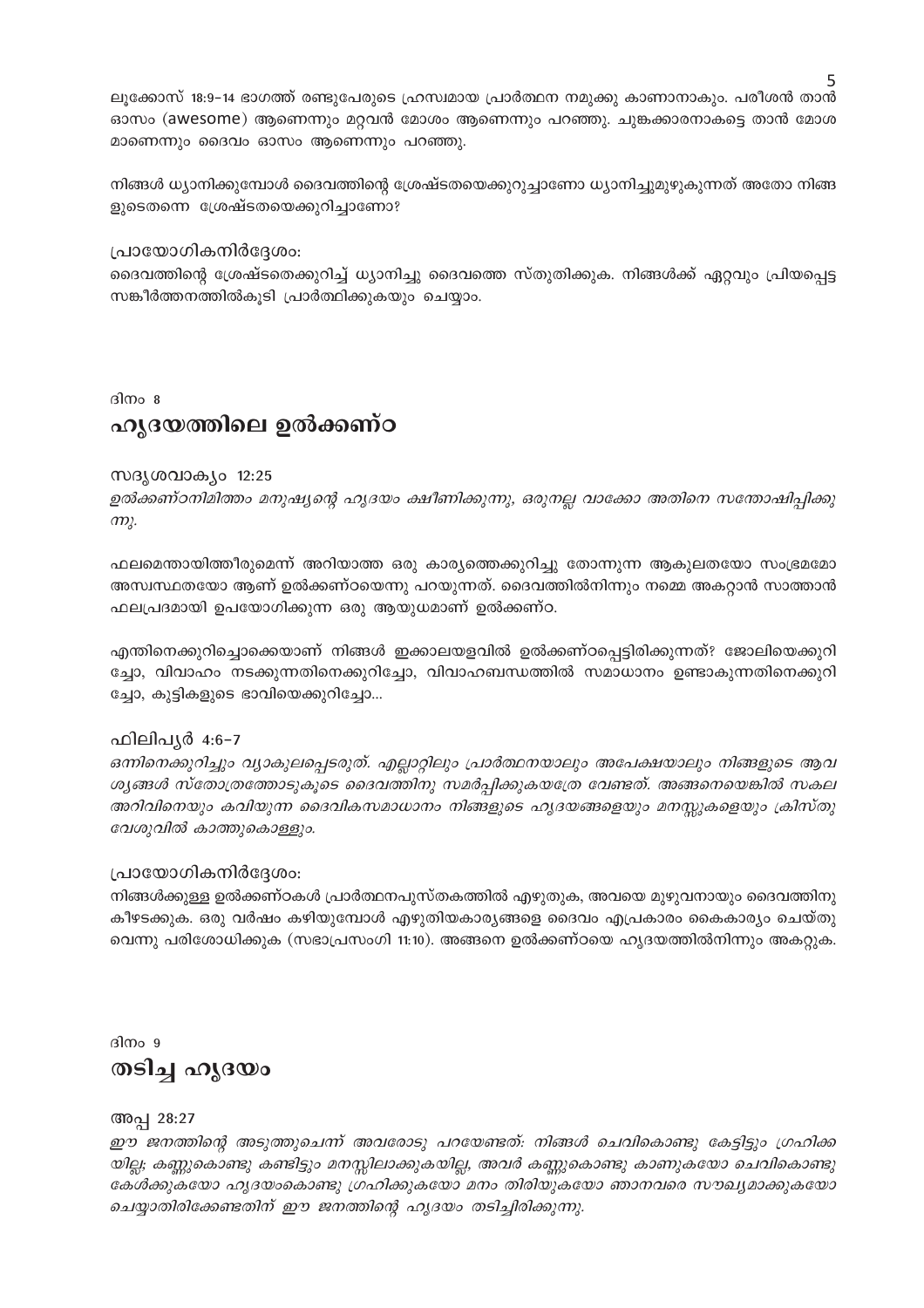ഉരസലാൽ കനംകൂടിയ (തഴമ്പുവച്ചു കട്ടിയായ) തൊലിയുടെയോ മാംസത്തിന്റേയോ ഭാഗത്തെ സൂചി പ്പിക്കാൻ ഉപയോഗിക്കാനാണ് തടിച്ചത് (callous) എന്ന വാക്കുപയോഗിക്കുന്നത്.

തടിച്ച ഹൃദയമെന്നത് വൈകാരികമായി തടിച്ച/മരവിപ്പുബാധിച്ച ഒരു ഹൃദയമാണ്. ഹൃദയത്തെ സംബ ന്ധിച്ച് ഇതൊരു അപകടകരമായ അവസ്ഥയാണ്. തടിച്ച തൊലിപ്പുറത്ത് സ്പർശനമൊന്നും അറിയുക യില്ല. അതുപോലെ തടിച്ച ഒരു ഹൃദയം വികാരങ്ങൾ ഇല്ലാത്ത ഒരു ഹൃദയമാണ്.

ഇതിനെ എപ്രകാരം സുഖപ്പെടുത്താനാകും? കണ്ണുകൊണ്ടുകാണാനും കാതുകൊണ്ടുകേൾക്കാനും ഹൃദയം കൊണ്ടു മനസ്സിലാക്കാനും അതുവഴി ദൈവത്തിനു ഹൃദയത്തിന്റെ തടിപ്പിനെ സൗഖ്യപ്പെടുത്താനും നാം ഉറ്റുശ്രമിക്കാൻ വചനം നമ്മോടു കല്പിക്കുന്നു.

#### പ്രായോഗികനിർദ്ദേശം:

നിങ്ങളുടെ ഹൃദയത്തിനു തടിപ്പുബാധിച്ചിട്ടുണ്ടോ? ഉണ്ടെങ്കിൽ അതു സുഖപ്പെടുത്തേണ്ട സമയമാണ്. നിങ്ങളെ ദൈവവചനത്താൽ സഹായിക്കാൻ കഴിയുന്നയാളുടെ അടുത്ത് ഹൃദയത്തെക്കുറിച്ചു സംസാരി ക്കുക.

ദിനം 10

# അധൈര്യപ്പെട്ട/നഷ്ടപ്പെട്ട ഹൃദയം

#### 2 കൊരിന്ത്യർ 4:1, 4:16

1ക്കെവത്തിന്റെ കരുണയാൽ ഞങ്ങൾക്ക് ഈ ശുശ്രൂഷ ലഭിച്ചിരിക്കുന്നതുകൊണ്ടു ഞങ്ങൾ അധൈര്യ പ്പെടുന്നില്ല.

16അതുകൊണ്ടു ഞങ്ങൾ അധൈര്യപ്പെടുന്നില്ല. ഞങ്ങളിലെ ബാഹ്യമനുഷ്യൻ ക്ഷയിച്ചുകൊണ്ടിരിക്കു ന്നുവെങ്കിലും ആന്തരികമനുഷ്യൻ നാൾക്കുനാൾ പുതുക്കം പ്രാപിച്ചുകൊണ്ടിരിക്കുന്നു.

ഹൃദയം നഷ്ടപ്പെട്ട/ധൈര്യം നഷ്ടപ്പെട്ട ഒരു വ്യക്തിയെ കളിക്കളത്തിലോ ജീവിതത്തിലോ നിങ്ങൾ കണ്ടിട്ടുണ്ടോ? ഒരാളുടെ ഹൃദയം നഷ്ടപ്പെട്ടാൽ അതു വളരെപ്പെട്ടെന്ന് മനസ്സിലാക്കാൻ കഴിയും. ഹൃദയം നഷ്ടപ്പെട്ടാൽ നമ്മുടെ ഏറ്റവും നല്ലപ്രയത്നം നല്കാൻ നമുക്കു കഴിയില്ല.

ദൈവം കരുണയുള്ളവനാണ്. കഴിയുന്നത്രയും പേരെ രക്ഷിക്കാൻ ദൈവം താത്പര്യപ്പെടുന്നു. അതി നായി നമ്മെ ഉപയോഗിക്കാൻ അവൻ ആഗ്രഹിക്കുന്നു. അതിനാൽ നമുക്കു ഹൃദയം നഷ്ടപ്പെടാതെ സൂക്ഷിക്കാം.

#### എബ്രായർ 12:3

നിങ്ങളുടെ ഹൃദയം ക്ഷീണിച്ചു നിരാശപ്പെട്ടുപോകാതിരിപ്പാൻ പാപികളിൽ നിന്ന് ഇത്രമാത്രം എതിർപ്പു സഹിച്ചവനെ ധ്യാനിച്ചുകൊള്ളുവിൻ.

#### പ്രായോഗികനിർദ്ദേശം:

ദൈവീകശുശ്രൂഷയിൽ നിങ്ങളുടെ ഹൃദയത്തിലേക്കു ദൈവം നല്കിയ ആശയങ്ങൾ എന്തൊക്കെയാണ്? ചിലകാര്യങ്ങൾ കഴിഞ്ഞകാലങ്ങളിൽ നിങ്ങൾ ചെയ്തതായിരിക്കും, ചിലത് ഇപ്പോഴും ചെയ്തുകൊണ്ടി രിക്കുന്നതാകും. കൂടുതൽ വിശേഷപ്പെട്ട രീതിയിൽ ദൈവത്തിനായി എന്തെങ്കിലും ചെയ്യുക.

ദിനം 11

# വക്രതനിറഞ്ഞ ഹൃദയം

സദൃശവാക്യം 17:20 വക്രഹൃദയൻ നന്മകാണുകയില്ല, വികടമായി സംസാരിക്കുന്നവൻ അനർത്ഥത്തിൽ വീഴും. 6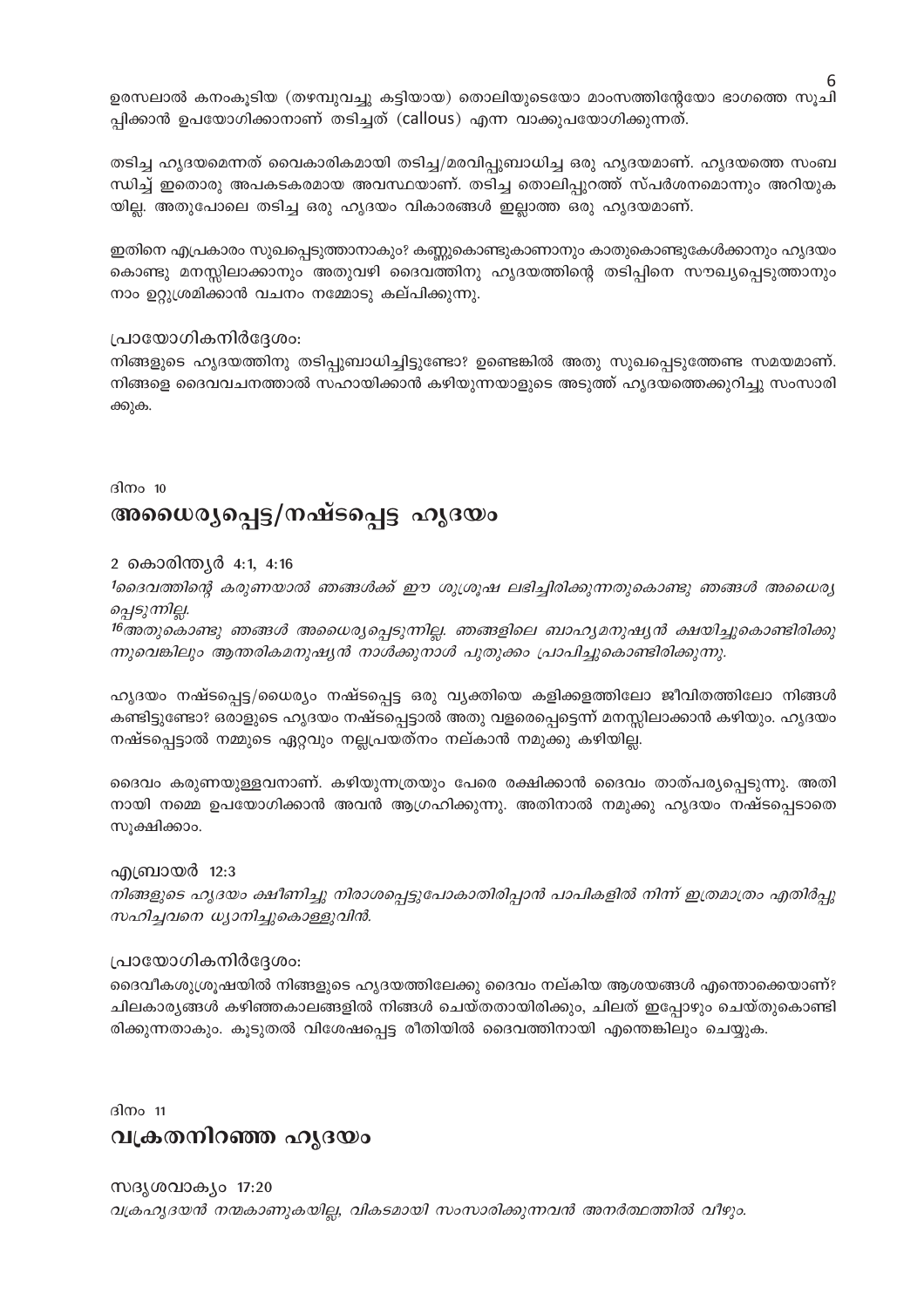സാധാരണരീതിയിൽ സ്വീകരിക്കാൻ കഴിയാത്തതും ന്യായീകരിക്കാൻ പറ്റാത്തതുമായ രീതികളിൽ മന പ്പൂർവ്വമായി മർക്കടമുഷ്ടിയോടെ പെരുമാറുന്ന സ്വഭാവത്തെയാണ് വക്രത എന്ന പദം സൂചിപ്പിക്കുന്നത്.

ദൈവപ്രീതിക്കെതിരെ മനപ്പൂർവ്വമായി പെരുമാറുന്ന ഹൃദയമാണ് വക്രതനിറഞ്ഞ ഹൃദയം.

#### എബ്രായർ 10:26–27

സത്യത്തിന്റെ പരിജ്ഞാനം ലഭിച്ചശേഷം നാം മനഃപ്പൂർവ്വം പാപം ചെയ്താൽ പാപങ്ങൾക്കുവേണ്ടി ഇനി ഒരു യാഗവും ശേഷിക്കുന്നില്ല; പിന്നെയോ ന്യായവിധിയുടെ ഭയാനകമായ സാദ്ധ്യതയും എതിരാ ളികളെ ദഹിപ്പിക്കുന്ന ക്രോധാഗ്നിയുമേ ഉള്ളൂ.

#### സദൃശവാക്യം 28:18

നിഷ്കളങ്കനായി നടക്കുന്നവൻ സുരക്ഷിതനായിരിക്കും; വളഞ്ഞവഴിയിൽ നടക്കുന്നവനോ പൊടുന്നനേ വീണുപോകും

#### പ്രായോഗികനിർദ്ദേശം:

നമ്മുടെ രാഷ്ട്രത്തിനുവേണ്ടിയും വക്രതനിറഞ്ഞഹൃദയമുള്ളവർക്കും വേണ്ടി പ്രാർത്ഥിക്കുക

#### സദൃശവാക്യം 11:20

വക്രബുദ്ധികളെ യഹോവയ്ക്കു വെറുപ്പാകുന്നു; തങ്ങളുടെ വഴികളിൽ പരമാർത്ഥതയുള്ളവരോ അവന്റെ പ്രസാദമാകുന്നു.

#### ദിനം 12

# പാപികളോട് അസൂയപ്പെടുന്ന ഹൃദയം

#### സദൃശവാക്യം 23:17

നിന്റെ ഹൃദയം പാപികളോട് അസൂയപ്പെടരുത്; നീ എപ്പോഴും യഹോവഭക്തിയോടെ ജീവിക്കുക

മറ്റുള്ളവരുടേതായ വസ്തുവകകളോ സാമഗ്രികളോ ഗുണങ്ങളോ സ്വന്തമാക്കാനുള്ള വ്യഗ്രതയാണ് അസൂ  $\infty$ 

നാം പാപികളെ നോക്കി അസൂയപ്പെടാറുണ്ടോ, അവർ അനുഭവിക്കുന്ന സുഖസൗകര്യങ്ങൾ നമുക്കും വേണമെന്ന ആശയോടെ? അനുവദനീയമായ ഒരു കാര്യമല്ല ഇത്

#### സദൃശവാക്യം 14:30

ശാന്തഹൃദയം ശരീരത്തിനു ജീവൻ നല്കുന്നു, അസൂയയോ അസ്ഥികളെ ക്ഷയിപ്പിക്കുന്നു.

ദൈവഭയത്തെക്കുറിച്ചുള്ള തീക്ഷ്ണത നമ്മിൽ നിറയുമ്പോൾ പാപികളെക്കുറിച്ചുള്ള അസൂയ നമ്മിൽ ഇല്ലാതെയാകും.

പ്രായോഗികനിർദ്ദേശം: സങ്കീർത്തനം 73 വായിച്ചു പ്രാർത്ഥിക്കുക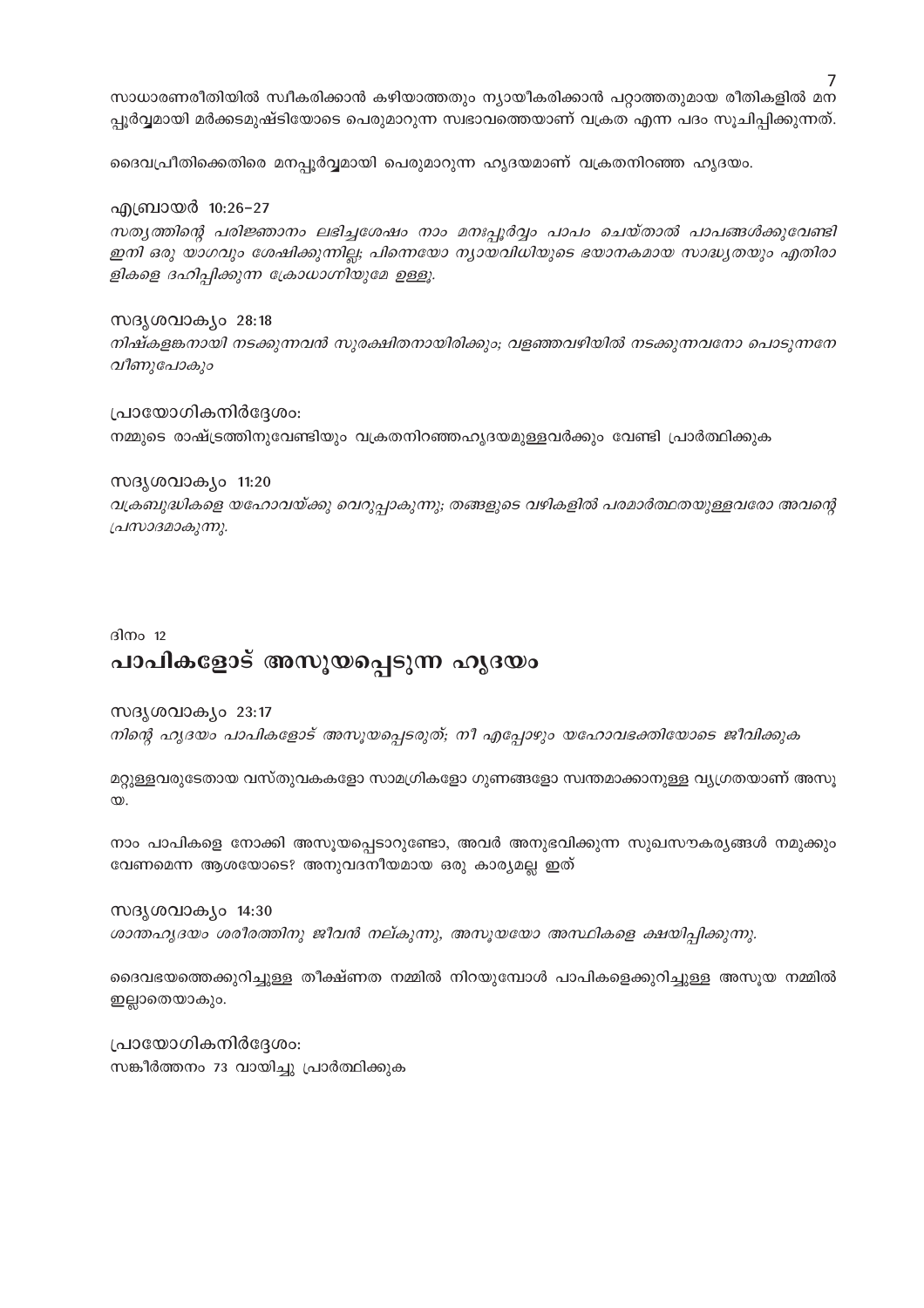### ദിനം  $13$ പാപംനിറഞ്ഞ അവിശ്വാസമുള്ള ഹൃദയം

#### എബ്രായർ 3:12–13

സഹോദരരേ, ജീവനുള്ള ദൈവത്തെ തൃജിച്ചുകളയുവാൻ തക്കവണ്ണം അവിശ്വാസമുള്ള ദുഷ്ടഹൃദയം നിങ്ങളിൽ ആർക്കും ഉണ്ടാകാതിരിപ്പാൻ ശ്രദ്ധിക്കുവിൻ. പാപത്തിന്റെ വഞ്ചനയാൽ നിങ്ങളിൽ ആരും കഠിനപ്പെട്ടുപോകാതിരിപ്പാൻ ഇന്ന് എന്നുപറയുന്നേടത്തോളം ദിനംതോറും പരസ്പരം പ്രബോധിപ്പി ച്ചുകൊള്ളുവിൻ

നമ്മുടെ ദൃഷ്ടി യേശുവിൽ ഉറപ്പിച്ചിട്ടില്ലായെങ്കിൽ അതുചെന്നു പതിക്കുന്നത് വേറെ എന്തിലെങ്കിലു മൊക്കെയായിരിക്കും. പാപത്താൽ വഞ്ചിക്കപ്പെട്ട് ഹൃദയം കഠിനമാകാൻ ഇതിടയാക്കും.

#### എബ്രായർ 3:7-10

ആകയാൽ പരിശുദ്ധാത്മാവ് അരുളിച്ചെയ്യുന്നതുപോലെ: ഇന്നു നിങ്ങൾ അവിടുത്തെ ശബ്ദം കേൾക്കു ന്നുവെങ്കിൽ മരുഭൂമിയിൽവച്ചു പരീക്ഷാദിവസത്തിലെ മത്സരത്തിൽ എന്നപോലെ നിങ്ങളുടെ ഹൃദയം കഠിനമാക്കരുത്. അവിടെ വച്ചു നിങ്ങളുടെ പിതാക്കന്മാർ എന്നെ ശോധനചെയ്തു പരീക്ഷിക്കുകയും നാല്പതു വർഷം എന്റെ പ്രവൃത്തികൾ കാണുകയും ചെയ്തു. അതുകൊണ്ട് ആ തലമുറയോടു ഞാൻ കോപിച്ചു. അവർ എപ്പോഴും വഴിതെറ്റിപ്പോകുന്ന ഹൃദയമുള്ളവർ എന്നു ഞാൻ പറഞ്ഞു.

ആ തലമുറയോടുതന്നെ ദൈവം കോപാകുലനായി എന്ന് വചനം നമ്മെ ഓർമ്മപ്പെടുത്തുന്നു. ആ മുന്ന റിയിപ്പിനെ ഗൗരവമായി എടുത്തുകൊണ്ട് യേശുവിൽ ദൃഷ്ടിഉറപ്പിക്കാൻ സഹായകമായ രീതിയിൽ പര സ്പരം പ്രോത്സാഹിപ്പിക്കാൻ ദൈവം നമ്മോട് ആവശ്യപ്പെടുന്നു.

#### പ്രായോഗികനിർദ്ദേശം:

നിങ്ങൾക്കു പ്രോത്സാഹനം വേണമെന്ന് തോന്നുന്നുണ്ടോ? നിങ്ങളെ കേട്ടുമനസ്സിലാക്കി പ്രോത്സാഹി പ്പിക്കാൻ കഴിയുന്ന ഒരാളുമായി സമയം ചിലവഴിക്കുക

അല്ലയെങ്കിൽ പ്രോത്സാഹനം വേണ്ട ഒരാളുമായി സമയം ചിലവഴിക്കുക, യേശുവിലേക്കു ഹൃദയം ഉറ പ്പിക്കാൻ വേണ്ട പ്രോത്സാഹനം നല്കുക

ദിനം  $14$ 

# ഹൃദയത്തിലെ സംഗീതം

#### എഫേസ്യർ 5:19–20

സങ്കീർത്തനങ്ങളാലും സ്തുതികളാലും ആത്മീയഗീതങ്ങളാലും തമ്മിൽ സംസാരിച്ചും നിങ്ങളുടെ ഹൃദ യത്തിൽ കർത്താവിനു പാടിയും കീർത്തനം ചെയ്തും നമ്മുടെ കർത്താവായ യേശുക്രിസ്തുവിന്റെ നാമത്തിൽ പിതാവായ ദൈവത്തിന് എല്ലായ്പോഴും എല്ലാറ്റിനുവേണ്ടിയും സ്തോത്രം ചെയ്തുകൊ ണ്ടിരിപ്പിൻ

പാടുന്നത് ദൈവത്തിന് ഇഷ്ടമാണ്

#### സെഫന്യാവ് 3:17

നിന്റെ ദൈവമായ യഹോവ നിന്നോടുകൂടെയുണ്ട്. അവിടുന്നു രക്ഷിപ്പാൻ ശക്തൻ. അവിടുന്നു നിന്നിൽ അത്യധികം സന്തോഷിക്കും. യഹോവ തന്റെ സ്നേഹത്താൽ മിണ്ടാതിരിക്കുന്നു. ഉല്ലാസത്തോടെ അവി ടുന്ന് നിന്നിൽ ആന്ദിക്കും.

പാടുന്നത് നിങ്ങൾക്ക് ഇഷ്ടമാണോ? ആകാംക്ഷയോടെ അതിനായി നോക്കിയിരിക്കാറുണ്ടോ? മറ്റുള്ള വർക്കുവേണ്ടി പാടാറുണ്ടോ? സങ്കീർത്തനങ്ങളും സ്തുതിഗീതങ്ങളും ആത്മീയഗീതങ്ങളും മറ്റുള്ളവർക്കും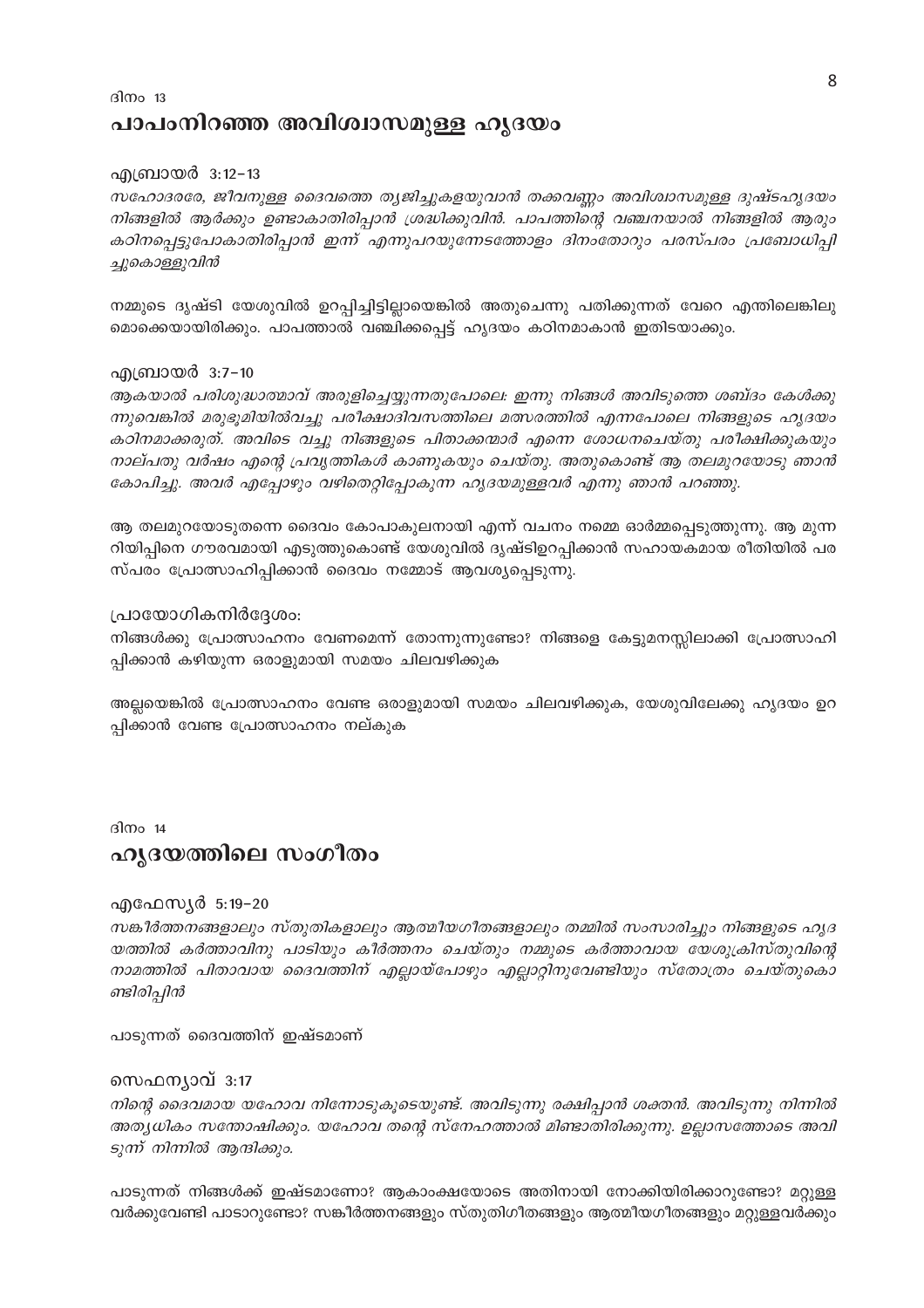പാടിക്കൊടുക്കുന്നത് എത്രമാത്രം ശ്രേഷ്ഠമായ ഒരു കാര്യമാണ്? യാഗങ്ങളേക്കാൾ ദൈവത്തിനിഷ്ടം സ്തുതിഗീതങ്ങളാണ്.

#### സങ്കീർത്തനം 69:30-31

ഞാൻ പാട്ടോടെ ദൈവനാമത്തെകീർത്തിക്കും; സ്തോത്രത്തോടെ അവിടുത്തെ മഹത്വപ്പെടുത്തും. അത് കർത്താവിന് ഒരു കാളയെക്കാളും കൊമ്പും കുളമ്പുമുള്ള ഒരു കാളക്കൂറ്റനെക്കാളും അധികം പ്രസാദക രമായിരിക്കും.

#### പ്രായോഗികനിർദ്ദേശം:

നിങ്ങൾക്കു പ്രിയപ്പെട്ട 10 പാട്ടുകൾ തിരഞ്ഞെടുക്കുക, ഇന്ന് അതുപാടി ദൈവത്തെ സ്തുതിക്കുക. വേറേ ഏതെങ്കിലും സഹോദരനോ/സഹോദരിക്കോ വേണ്ടി പാട്ടുപാടിക്കൊടുക്കുക.

ദിനം  $14$ 

#### പകയുള്ള ഹൃദയം

#### സദൃശവാകൃം 26:24-26

പകയുള്ളമനുഷ്യൻ സ്വന്തം അധരങ്ങളാൽ അതിനെ മറച്ചുവയ്ക്കുന്നു, ഹൃദയത്തിലോ അവൻ വഞ്ചന വച്ചുകൊണ്ടിരിക്കുന്നു. അവൻ ഇമ്പമായി സംസാരിക്കുമ്പോൾ അതു വിശ്വസിക്കരുത്, എന്തെന്നാൽ ഏഴുല്ലേച്ചതകൾ അവന്റെ ഹൃദയത്തിലുണ്ട്. അവന്റെ പക കപടം കൊണ്ടു മറച്ചുവച്ചാലും, അവന്റെ ദുഷ്ടത സഭയുടെ മുമ്പിൽ വെളിപ്പെട്ടുവരും.

പക: മറ്റൊരാളെ ഉപദ്രവിക്കാനുള്ള ഇംഗിതം. മ്ലേച്ഛത: വെറുപ്പോ ഓക്കാനമോ വരുത്തുന്ന ഒരുകാര്യം. നമ്മുടെ ഹൃദയത്തിൽ പക കുടിയേറിയിട്ടുണ്ടോ? കൂട്ടായ്മയിലുള്ളതോ കൂട്ടായ്മയ്ക്കുവെളിയിലുള്ളതോ ആയ ആർക്കെങ്കിലുമെതിരെ പകവച്ചുകൊണ്ടിരിക്കുന്നുണ്ടോ? ചതി ഉള്ളിൽ പതിയിരിക്കുന്നുണ്ടോ?

#### തീത്തുസ് 3:3

ഒരു കാലത്തു നാമും ബുദ്ധിഹീനരും അനുസരണംകെട്ടവരും തെറ്റായമാർഗ്ഗത്തിലൂടെ നയിക്കപ്പെട്ട വരും പലവിധ മോഹങ്ങൾക്കും സുഖഭോഗങ്ങൾക്കും അധീനരും ആയിരുന്നു. അന്യോന്യം വെറുത്തും വെറുക്കപ്പെട്ടുംകൊണ്ടു വിദേശ്ചത്തിലും അസൂയയിലും നാം ജീവിച്ചുപോന്നു.

പകനിറഞ്ഞ ഒരു വ്യക്തിയോട് എപ്രകാരം പെരുമാറണമെന്നാണ് ദൈവം ആവശ്യപ്പെടുന്നത്?

#### തീത്തുസ് 3:9–10

ബുദ്ധികെട്ട വാദപ്രതിവാദങ്ങളും വംശാവലികളും ന്യായപ്രമാണങ്ങളെക്കുറിച്ചുള്ള തർക്കങ്ങളും കലഹ ങ്ങളും ഒഴിഞ്ഞിരിക്കുക. ഇവ നിഷ്പ്രയോജനവും വ്യർത്ഥവുമത്രേ. ഭിന്നിപ്പുണ്ടാക്കുന്നവനെ ഒന്നുരണ്ടു വട്ടം താക്കീതുചെയ്തശേഷം ഒഴിവാക്കേണ്ടതാണ്. അയാൾ വക്രബുദ്ധിയും പാപം നിറഞ്ഞവനുമായി തനിക്കുതന്നേ ശിക്ഷ വിധിച്ചിരിക്കുന്നുവെന്ന് നിനക്കറിയാമല്ലോ.

#### പ്രായോഗികനിർദ്ദേശം:

ആരെയെങ്കിലും ഉപദ്രവിക്കണമെന്ന തോന്നൽ നിങ്ങളുടെ ഉള്ളിൽ ഉണ്ടോ? ആ പകയെ നീക്കാൻ ദൈവത്തോടു യാചിക്കുക, ദൈവഹൃദയത്തോട് നിങ്ങളുടെ ഹൃദയത്തെ അനുരൂപമാക്കുക.

ദിനം 16

ഭോഷന്റെ ഹൃദയം

സഭാപ്രസംഗി 10:2 ജ്ഞാനിയുടെ ഹൃദയം വലത്തേക്കു ചായുന്നു. ഭോഷന്റെ ഹൃദയമോ ഇടത്തേക്കും.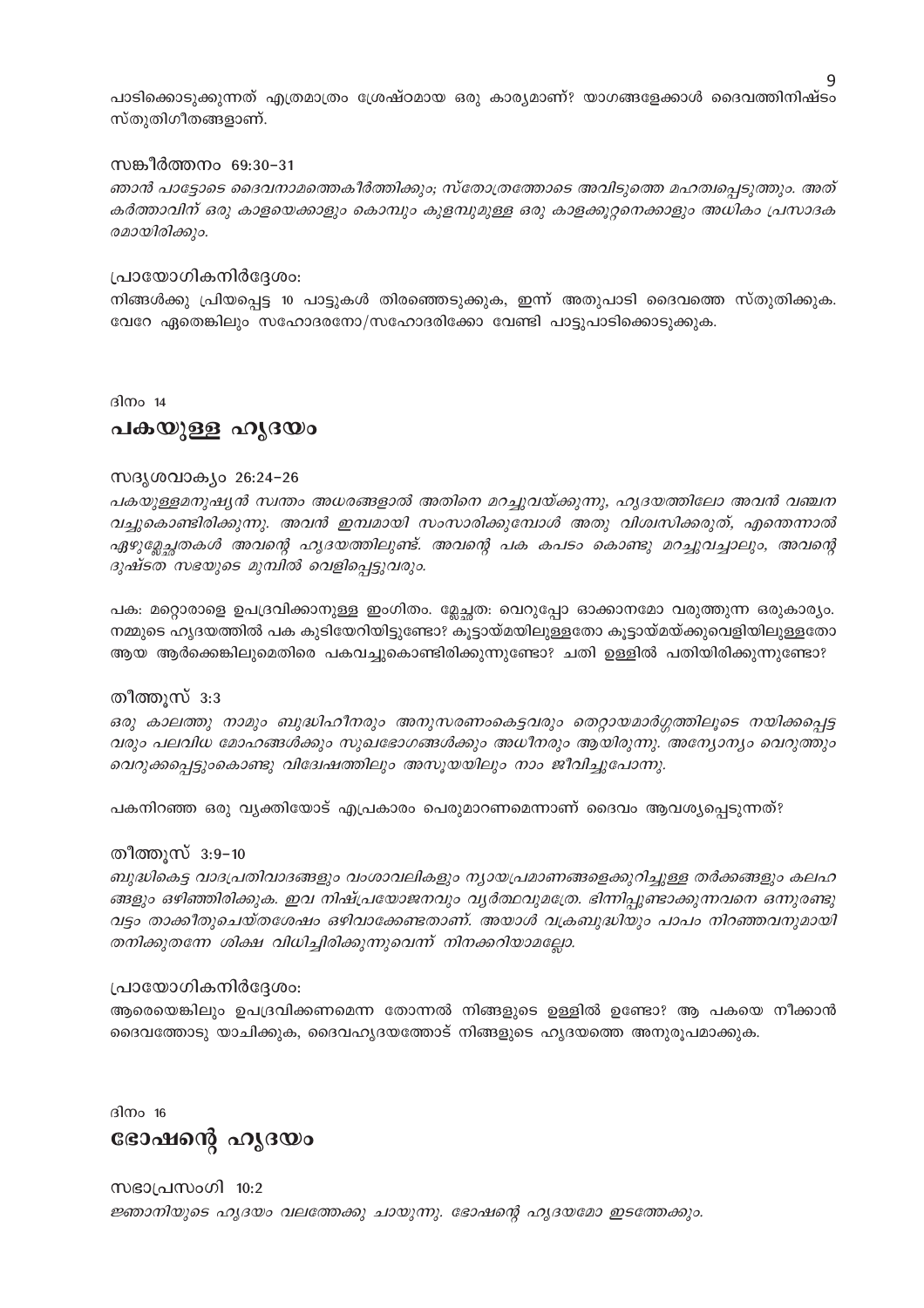ശരിയായതു ചെയ്യാനാണോ നിങ്ങളുടെ ചായ്വ്? ഭോഷന്റെ ഹൃദയം ചെയ്യുന്ന മറ്റുകാര്യങ്ങൾ എന്തൊ ക്കെയാണെന്നു നോക്കാം:

സങ്കീർത്തനം 14:1 1. ദൈവമില്ലായെന്നു പറയുന്നു ദൈവം ഇല്ല എന്ന് മൂഢൻ ഹൃദയത്തിൽ പറയുന്നു; അവർ വഷളന്മാർ; അവരുടെ പ്രവർത്തി മ്ലേച്ചമാ യത്; ആരും നന്മചെയ്യുന്നില്ല.

2. വിശ്വസിക്കുന്നതിൽ മാന്ദ്യത കാണിക്കുന്നു ലൂക്കോസ് 24:25 അദ്ദേഹം അവരോടു പറഞ്ഞു: ഹാ! നിങ്ങൾ എത്ര ബുദ്ധിഹീനർ! പ്രവാചകന്മാർ പ്രസ്താവിച്ചിട്ടുള്ള തെല്ലാം വിശ്വസിക്കാതിരിക്കുന്ന മന്ദബുദ്ധികൾ!

3. അവർ ഉല്ലാസം തേടുന്നു സഭാപ്രസംഗി  $7:4$ ജ്ഞാനിയുടെ ഹൃദയം വിലാപ വീട്ടിലും ഭോഷന്മാരുടെ ഹൃദയം ഉലാസവീട്ടിലും ആകുന്നു.

4. അവർ ഭോഷത്തം വിളംബരം ചെയ്യുന്നു സദൃശവാക്യം 12:23 വിവേകിയിൽ പരിജ്ഞാനം മറഞ്ഞിരിക്കുന്നു; ഭോഷന്മാരുടെ ഹൃദയമോ ഭോഷത്തം വിളംബരം ചെയ്യു  $m<sub>k</sub>$ .

#### പ്രായോഗികനിർദ്ദേശം:

ഒരു ഭോഷന്റെ ഹൃദയം വെളിപ്പെടുന്ന രീതിയിലാണോ ചിലമേഖലകളിൾ നിങ്ങൾ പെരുമാറുന്നത്? ആ കാര്യങ്ങൾക്കുവേണ്ടി പ്രാർത്ഥിക്കുക, വിവേകിയാകുക.

ദിനം  $17$ 

### ഹൃദയത്തിലെ ചതി

#### യിരമ്യാവ് 17:9-10

ഹൃദയം എല്ലാറ്റിനേക്കാളും കാപട്യവും ദുഷ്ടതയുമുള്ളത്; ആർക്കാണ് അതിനെ ഗ്രഹിക്കാൻ കഴിയു ന്നത്? യഹോവയാകുന്നഞാൻ ഹൃദയങ്ങളെ ശോധനചെയ്യുകയും അന്തഃരംഗത്തെ പരീക്ഷിച്ചറിയുകയും ഓരോരുത്തനും താന്താന്റെ മാർഗ്ഗത്തിനും പ്രവൃത്തിയുടെ ഫലവുമനുസരിച്ച് നല്കുകയും ചെയ്യുന്നു.

നാം ഉപയോഗിക്കുന്ന ഒരു ഉപകരണം തെറ്റായരീതിയിൽ പ്രവർത്തിക്കുന്നു, എന്നാൽ അതു നമുക്കു മനസ്സിലാക്കാൻ കഴിയുന്നുമില്ല എന്ന ഒരു അവസ്ഥയെ സങ്കല്പിക്കുക. അറിയാവുന്ന ഒരാളുടെ അടുത്ത് ഉപകരണം ഏല്പിക്കാനേ നമുക്കു കഴിയു. സ്വയം അതു നന്നാക്കാൻ തുനിഞ്ഞാൽ നാം കൂടുതൽ വിഷ മത്തിലായെന്നു വരും. അതിനെ മോശമാക്കാനും സമയവും പണവും നഷ്ടമാകാനുമേ ഇതുപകരിക്കൂ.

ആർക്കുമനസ്സിലാക്കാൻ കഴിയും എന്ന വാക്യം നല്കുന്ന സൂചന മനസ്സിലാക്കാൻ കഴിയുകയേ ഇല്ല എന്നതാണ്. മനസ്സിലാക്കാൻ കഴിയാത്ത ഒരു കാര്യത്തെ എപ്രകാരം നന്നാക്കാനും മാറ്റാനും കഴിയും?

നമ്മുടെയെല്ലാം ഹൃദയങ്ങളുടെ ടെക്നീഷ്യൻ ദൈവം മാത്രമാണ്. ആകയാൽ യഹോവയ്ക്കു ഹൃദയം കീഴ്പെടുത്തുന്നതാണ് നമുക്കു നല്ലത്. നാം സ്വയമായി അതിന്റെ ദോഷംപരിഹരിക്കാൻ ശ്രമിക്കുന്നത് കൂടുതൽ കുഴപ്പത്തിൽ ചാടിക്കാൻ ഇടയാക്കും.

നമ്മെ മെനയുന്ന കുശവൻ അവനാണ്. നാം വഴക്കമുള്ള കളിമണ്ണാണോ?

#### പ്രായോഗികനിർദ്ദേശം:

നിങ്ങളുടെ ഹൃദയം നിങ്ങളെ ചതിയിലാക്കിയ സമയങ്ങൾ ഓർക്കാൻ നിങ്ങൾക്കു കഴിയുന്നുണ്ടോ? ഇത്തരം സന്ദർഭങ്ങളിൽ ദൈവത്തിൽ കൂടുതൽ ആശ്രയിക്കുക, അവൻ സഹായിക്കുന്ന വഴികൾ ഓർത്തു നന്ദിപറയുക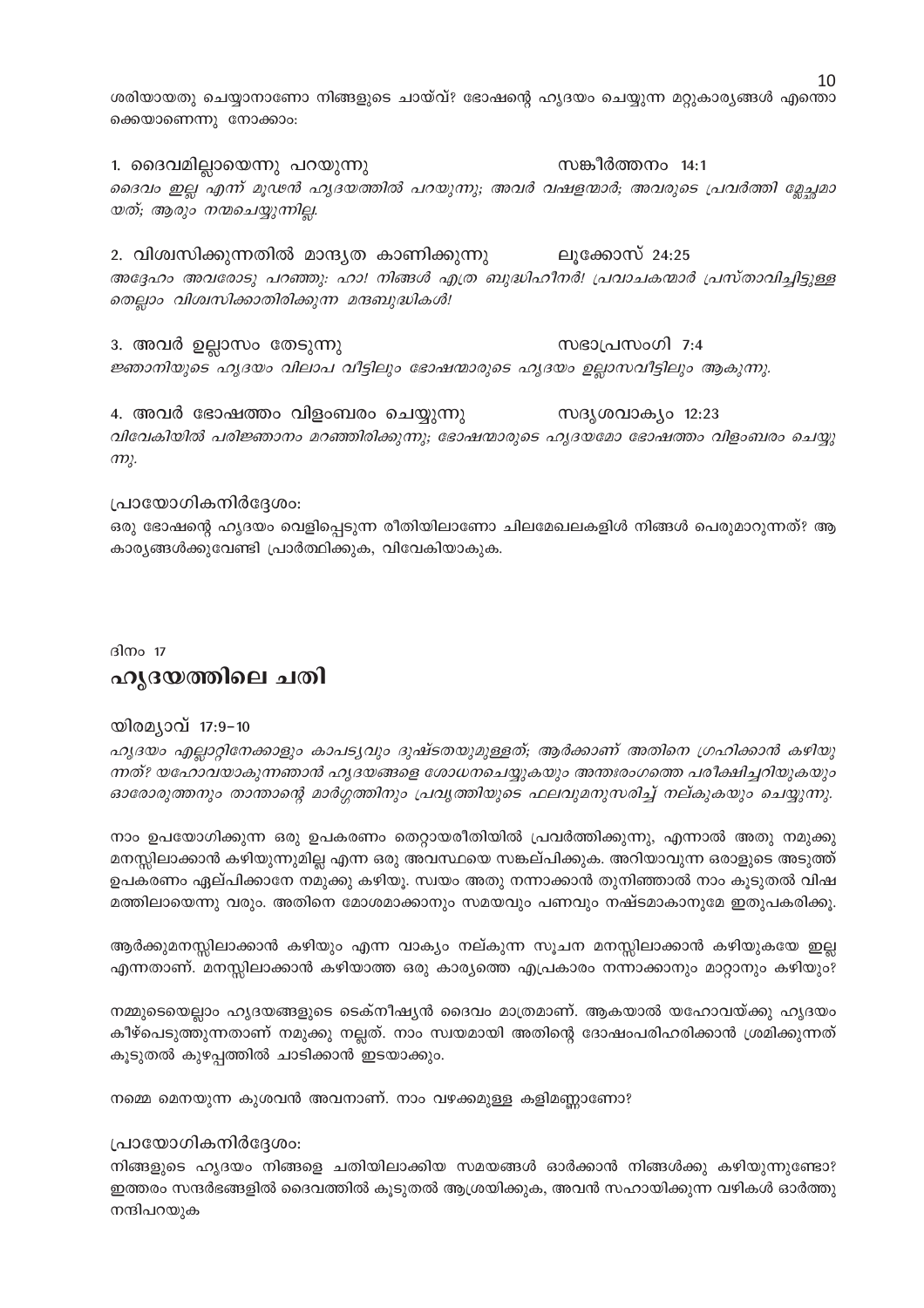ദിനം  $18$ 

#### ഏകാഗ്രമായ ഹൃദയം

#### സങ്കീർത്തനം 86:11

കർത്താവേ, അവിടുത്തെവഴി എന്നെ പഠിപ്പിക്കണമേ. എന്നാൽ ഞാൻ അവിടുത്തെ സത്യത്തിൽ നട ക്കും. അവിടുത്തെ നാമത്തെ ഭയപ്പെടേണ്ടതിന് എനിക്ക് ഏകാഗ്രമായ ഒരു ഹൃദയം നല്കേണമേ.

പൂർണ്ണമായും ദൈവത്തിൽ സമർപ്പിതമായ ഒരു ഹൃദയത്തെയാണ് ഏകാഗ്രമായ ഒരു ഹൃദയം എന്നു പറയുന്നത്. നമ്മുടെ ഹൃദയം അതുപോലെയാണോ? അതുപോലുള്ളൊരു ഹൃദയത്തിനുവേണ്ടി നാം പ്രാർത്ഥിക്കാറുണ്ടോ?

കൊരിന്ത്യർക്കുള്ള ഒന്നാംലേഖനത്തിൽ വിവാഹബന്ധത്തിൽ പോലും ഏർപ്പെടാതെ ദൈവസേവയിൽ ഹൃദയം സമർപ്പിക്കാൻ പൗലോസ് പ്രോത്സാഹിപ്പിക്കുന്നു.

#### 1 കൊരിന്ത്യർ 7:35

നിങ്ങളുടെ നന്മയ്ക്കായിട്ടാണു ഞാൻ ഇതു സംസാരിക്കുന്നത്; നിങ്ങളുടെ സ്വാതന്ത്ര്യം പരിമിതപ്പെടു ത്തുവാനല്ല, പിന്നെയോ കർത്താവിനോടുള്ള ഏകാഗ്രഭക്തിയിൽ, യോഗ്യമായ വിധത്തിൽ നിങ്ങൾ ജീവിതം നയിക്കേണ്ടതിനാണ്.

വിവാഹിതനായ ഒരാൾ ഭാര്യയുടെ താത്പര്യങ്ങൾ പരിരക്ഷിക്കാനും ലോകത്തിന്റെതായ മറ്റുകാര്യങ്ങ ളിലും വ്യാപൃതനാകേണ്ടതുണ്ട്. അതിനാൽ അയാളുടെ താത്പര്യങ്ങൾ ഭിന്നങ്ങളാണ്.

അവിവാഹിതരേ, നിങ്ങൾക്കു ദൈവത്തോടുള്ള ഭക്തി ഏകാഗ്രമായതാണോ?

#### 2 ദിനവൃത്താന്തം 16:9

യഹോവയുടെ കണ്ണ്, തന്നിൽ ഏകാഗ്രചിത്തരായവരെ ശക്തിയോടെ പിന്താങ്ങുന്നതിനുവേണ്ടി ഭൂതല ത്തിലുടനീളം സഞ്ചരിച്ചുകൊണ്ടിരിക്കുന്നു...

#### പ്രായോഗികനിർദ്ദേശം:

ഏകാഗ്രമായ ഒരു ഹൃദയം നേടാനായി എന്തൊക്കെമാറ്റങ്ങളാണ് നിങ്ങൾ വരുത്തേണ്ടത്? നിങ്ങൾ കുടു ങ്ങിക്കിടക്കുന്ന കാര്യങ്ങളിൽനിന്നും മോചനം പ്രാപിക്കുവാനായി ദൈവത്തോടു അപേക്ഷിക്കുക.

#### ദിനം  $19$

### കല്ലുപോലുള്ള ഹൃദയം/മാംസളമായ ഹൃദയം

#### യേഹെസ്കേൽ 11:19

ഞാൻ അവർക്ക് വേറൊരു ഹൃദയം നല്കുകയും ഒരു പുതിയ ആത്മാവിനെ അവരുടെ ഉള്ളിൽ ആക്കു കയും ചെയ്യും; കല്ലുപോലുള്ള ഹൃദയം ഞാൻ അവരുടെ ജഡത്തിൽനിന്നു നീക്കി മാംസളമായ ഹൃദയം അവർക്കു കൊടുക്കും.

നമ്മുടെ ഹൃദയം ഏതുപോലുള്ളതാണെന്നു തിരിച്ചറിയാൻ നമുക്കാകുന്നുണ്ടോ? കല്ലു സൂചിപ്പിക്കു ന്നത് കഠിനതയെയാണ്, മാംസം സൂചിപ്പിക്കുന്നത് മൃദുത്വത്തെയാണ്.

മൺപാത്രം നിർമ്മിക്കുന്ന കുശവനെക്കുറിച്ചു ചിന്തിക്കുക. തന്റെ കയ്യിലിരിക്കുന്ന മണ്ണ് കഠിനവും രൂപ പ്പെടുത്താൻ കഴിയാത്തതുമാണെങ്കിൽ അവൻ അതിനെ എന്തു ചെയ്യും? അതിനെ പരുവപ്പെടുത്താൻ കൂറേയേറെ കഷ്ടപ്പെടേണ്ടിവരും, ആ മണ്ണിനെത്തന്നെ ഉപയോഗിക്കണമെന്ന് അവന് ആഗ്രഹമുണ്ടെ ങ്കിൽ.

എന്നാൽ ആ മണ്ണിൽ കല്ലുകൾ ഏറെയുണ്ടെങ്കിൽ അവൻ അതു വലിച്ചെറിഞ്ഞു കളഞ്ഞേക്കും.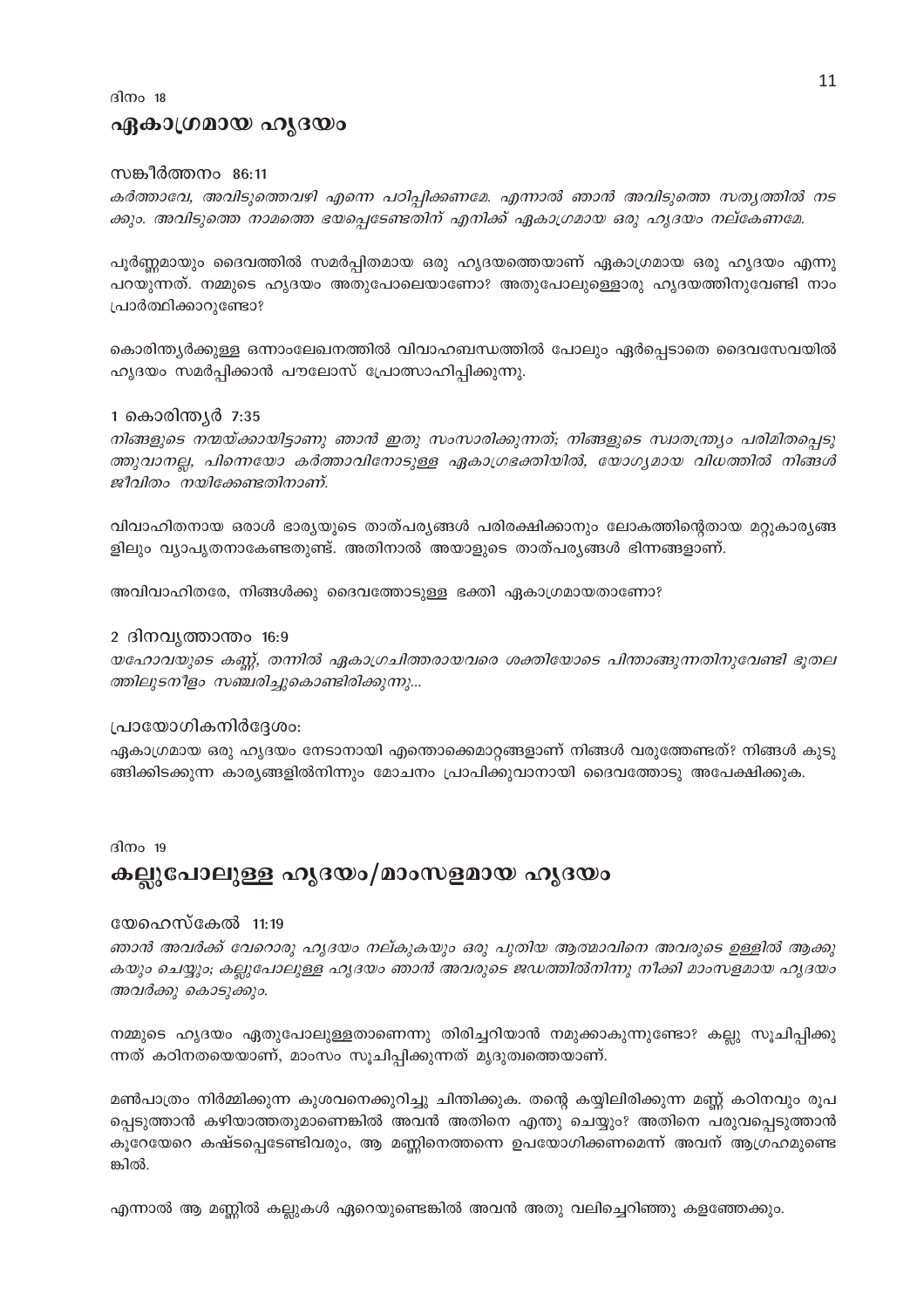നമ്മെ മെനയുന്നവനായ ദൈവത്തിനു പക്ഷേ നമ്മെ എറിഞ്ഞുകളയാൻ താത്പര്യമില്ല. മൃദുത്വമുള്ള ഒരു ഹൃദയം നമ്മിൽ രൂപപ്പെടുത്താനാണ് അവൻ ആഗ്രഹിക്കുന്നത്.

#### പ്രായോഗികനിർദ്ദേശം:

പരുവപ്പെടുത്താൻ പറ്റാത്ത രീതിയിൽ നമ്മുടെ ഹൃദയത്തിൽ കുടികൊള്ളുന്ന ചില കല്ലുകൾ ഏതൊ ക്കെയാണ്? പാപങ്ങളോ, പാരമ്പര്യമോ, തെറ്റായ ബോധ്യങ്ങളോ, തെറ്റായ ബന്ധങ്ങളോ ഒക്കെയാകാം ഇവ. അത്തരം കാര്യങ്ങളെ ഹൃദയത്തിൽ നിന്നും എടുത്തുമാറ്റി, പരുവപ്പെടുത്താൻ പറ്റുന്ന ഒന്നാക്കി നിങ്ങളുടെ ഹൃദയത്തെ മാറ്റാൻ ദൈവത്തോടു പ്രാർത്ഥിക്കുക

ദിനം 20

# ഹൃദയം എവിടെയാണ്?

#### മത്തായി 6:19-21

പുഴുവും തുരുമ്പും നശിപ്പിക്കുകയും കള്ളന്മാർ കയറി മോഷ്ടിക്കുകയും ചെയ്യുന്ന ഈ ഭൂമിയിൽ നിങ്ങൾ നിക്ഷേപം സ്വരൂപിക്കരുത്. പുഴുവും തുരുമ്പും നശിപ്പിക്കാതെയും കള്ളന്മാർ കയറി മോഷ്ടിക്കാതെയു മിരിക്കുന്ന സ്വർഗ്ഗത്തിൽ നിക്ഷേപം സ്വരൂപിച്ചുകൊള്ളുവിൻ. നിന്റെ നിക്ഷേപം എവിടെയായിരിക്കു ന്നുവോ അവിടെയായിരിക്കും നിന്റെ ഹൃദയം.

ഹൃദയവും നിക്ഷേപവും ഒരിടത്തുതന്നെയായിരിക്കും. നമ്മുടെ നിക്ഷേപമായി നാം കരുതുന്നതെന്ത് എന്നതാണ് നാം നമ്മോടു ചോദിക്കേണ്ട ഒരു ചോദ്യം. ഭൂമിയിലുള്ള നിക്ഷേപങ്ങളാണോ അതോ സ്വർഗ്ഗത്തിലുള്ള നിക്ഷേപമാണോ അത്?

കാണപ്പെടുന്ന കാര്യങ്ങൾ നമ്മെ കുരുക്കിലാക്കുന്നു. എന്നാൽ കാണുന്നവ നശിക്കുന്നതും കാണപ്പെടാ ത്തവ അനശ്വരവുമാണെന്ന കാര്യം നാം മറക്കരുത്.

#### 2 കൊരിന്ത്യർ 4:18

അതുകൊണ്ട് കാണുന്നതിനെയല്ല, കാണാത്തതിനെത്തന്നേ ഞങ്ങൾ നോക്കിക്കൊണ്ടിരിക്കുന്നു; കാണു ന്നതു താൽക്കാലികം, കാണാത്തതോ നിത്യം.

#### പ്രായോഗികനിർദ്ദേശം:

നിങ്ങൾ നിക്ഷേപമെന്നു കരുതുന്ന കാര്യങ്ങൾ എന്തൊക്കെയാണെന്ന് ആത്മപരിശോധന ചെയ്യുക, എവിടെയാണ് അത് ശേഖരിക്കുന്നതെന്നും. സ്വർഗ്ഗത്തിൽ നിക്ഷേപങ്ങൾ സംഭരിക്കുന്നതിനെക്കുറിച്ച് മറക്കാതിരിക്കുക.

# ദിനം 21 ഹൃദയത്തിലേക്കു നോക്കുന്ന ദൈവം

#### 1 ശമുവേൽ 16:7

എന്നാൽ യഹോവ ശമുവേലിനോടു കല്പിച്ചു. അവന്റെ രൂപമോ, പൊക്കമോ, നോക്കരുത്, ഞാൻ അവനെ തള്ളിയിരിക്കുന്നു; മനുഷ്യൻ കാണുന്നതിനെയല്ലല്ലോ യഹോവ കാണുന്നത്. മനുഷ്യൻ പുറമേയുള്ള രൂപം നോക്കുന്നു; യഹോവയോ ഹൃദയത്തെ നോക്കുന്നു.

നാം ആകർഷകമാകുന്നത് എന്തിലാണ്? ഹൃദയമാണോ അതോ പുറമേയുള്ള കാഴ്ചയാണോ? പുറമേയുള്ള കാഴ്ചയിൽ ആകർഷകരാകുന്നതിലേക്കാണ് മിക്കവാറും നാം പ്രലോഭിപ്പിക്കപ്പെടുന്നത്.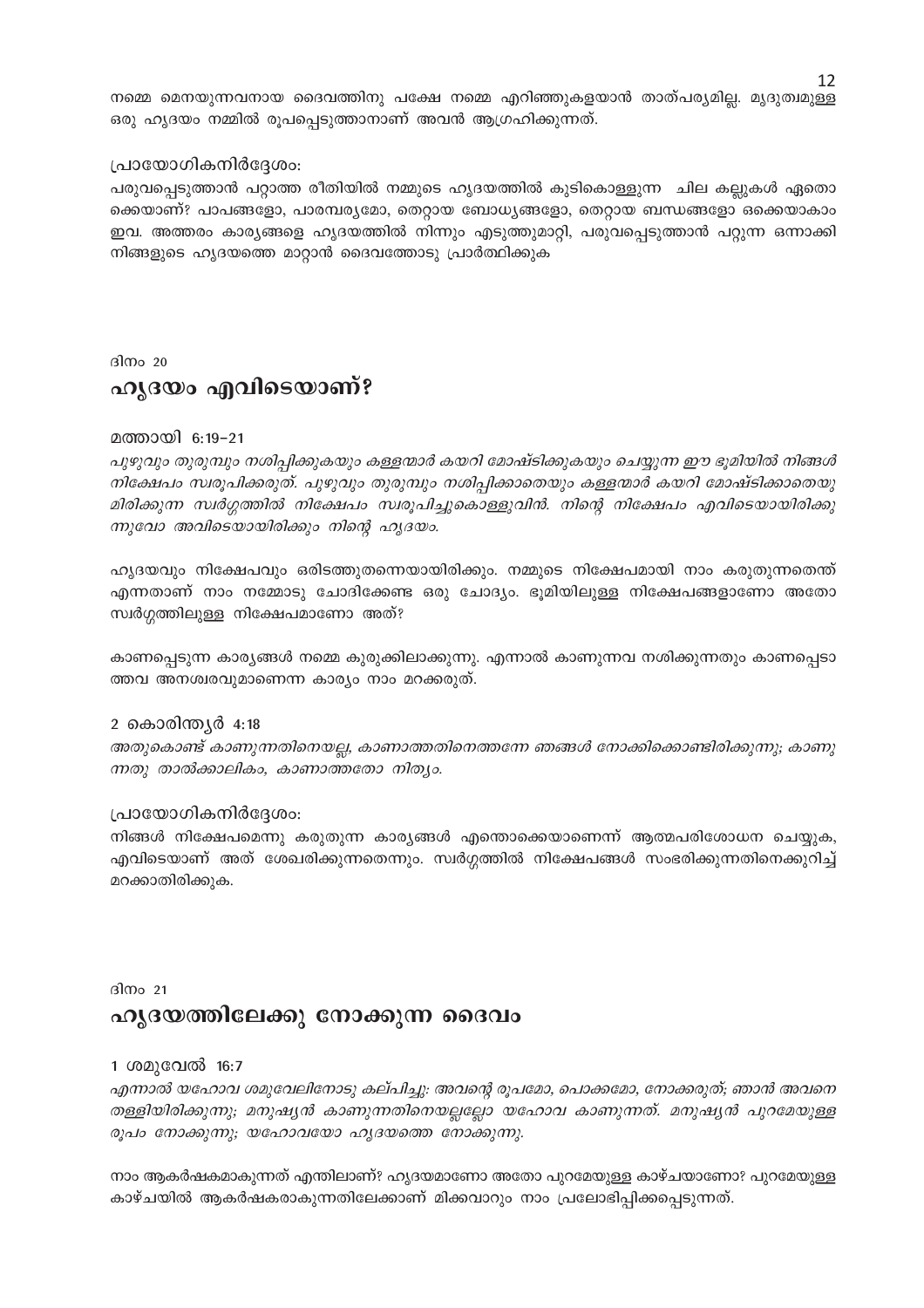സ്വത്തുവകകളോ, പശ്ചാത്തലമോ, യോഗൃതകളോ ഒക്കെ മിഴിച്ചുമുന്നിൽ നില്ക്കുന്ന കാര്യങ്ങളാണ്. എന്നാൽ ഇത്തരം കാര്യങ്ങൾക്കു മുകളിലാകണം നമുക്കു മറ്റുള്ളവരോടുള്ള സ്നേഹവും ബഹുമാനവു മെല്ലാം.

#### യാക്കോബ് 2:8

എന്നാൽ അയല്ക്കാരനെ നിന്നെപ്പോലെതന്നെ സ്നേഹിക്കണം എന്ന തിരുവെഴുത്ത് അനുസരിച്ചു രാജകീയനിയമം പാലിക്കുന്നുവെങ്കിൽ നിങ്ങൾ ഉത്തമമായതു പ്രവർത്തിക്കുന്നു.

#### പ്രായോഗികനിർദ്ദേശം:

മുഖപക്ഷം കാണിക്കുന്ന ഒരാളാണോ നിങ്ങൾ? അതിനെ മറികടക്കാം, മറ്റുള്ളവരെ നമ്മെപ്പോലെതന്നെ സ്നേഹിക്കുകയും ചെയ്യാം.

# ദിനം  $22$ സിംഹത്തിന്റെ ഹൃദയം

#### 2 ശമുവേൽ 17:10

അപോൾ സിംഹത്തെപ്പോലെ ഹൃദയമുള്ള ധീരരായ ഭടന്മാർപോലും ഭയത്താൽ ഉരുകിപ്പോകും; കാരണം അങ്ങയുടെ പിതാവ് ഒരു വീരനും അദ്ദേഹത്തോടുകൂടെയുള്ളവർ ശൂരന്മാരുമാണെന്ന് എല്ലാ ഇസ്രായേ ലിനും അറിയാമല്ലോ.

നാം ദൈവത്തിന്റെ ഭാഗത്തായിരിക്കുമ്പോൾ നമ്മുടെ ഹൃദയവും ധീരമായതാകും. കാരണം അവൻ നമു ക്കുവേണ്ടി പോരാടുന്നുണ്ടെന്ന് നമ്മുടെ ഉള്ളിൽ ബോധ്യമുണ്ട്. എന്നാൽ ദൈവത്തിന്റെ ഭാഗത്തല്ലാ നാം നിൽക്കുന്നതെങ്കിൽ ഭയം നമ്മുടെ ഉള്ളിൽ ഭരിക്കാൻ തുടങ്ങും, വിശ്വാസം പിൻവാങ്ങുകയും ചെയ്യും.

ദൈവത്തിന്റെ ഭാഗത്ത് അല്ലാത്തവർ സിംഹത്തെപ്പോലെ ധീരഹൃദയമുള്ളവരാണെങ്കിൽപോലും ദൈവം നമുക്കുവേണ്ടി പൊരുതുന്നതുകാണുമ്പോൾ ഭയംകൊണ്ട് ഹൃദയം ഉരുകുന്നവരായിത്തീരും.

ഇന്നു നിങ്ങളുടെ ഹൃദയം പരിശോധിക്കുക, സിംഹത്തിന്റേതുപോലെ ധീരമായ ഒരു ഹൃദയമാണോ നിങ്ങൾക്കുള്ളത്, അതോ ഭയം നിറഞ്ഞ ഒരു ഹൃദയമാണോ?

#### സങ്കീർത്തനം 34:10

സിംഹങ്ങൾ വിശപ്പുകൊണ്ട് തളർന്നുപോയെന്നുവരാം; എങ്കിലും യഹോവയെ അന്വേഷിക്കുന്നവർക്ക് ഒരു നന്മയ്ക്കും കുറവുണ്ടാകുന്നില്ല.

#### പ്രായോഗികനിർദ്ദേശം:

എല്ലാദിവസവും കർത്താവിനെ തേടുന്ന ഒരു ഹൃദയം സ്വായത്തമാക്കാൻ തീരുമാനിക്കുക. യേശുവിനു വേണ്ടി ധീരതയോടെ നിവർന്നു നിൽക്കുക.

 $\frac{1}{2}$ 

# വിവേകമുള്ള ഹൃദയം

സദൃശവാക്യം 18:15 വിവേകശാലിയുടെ ഹൃദയം പരിജ്ഞാനം സമ്പാദിക്കുന്നു, ജ്ഞാനിയുടെ കാതുകൾ അറിവു തേടുന്നു.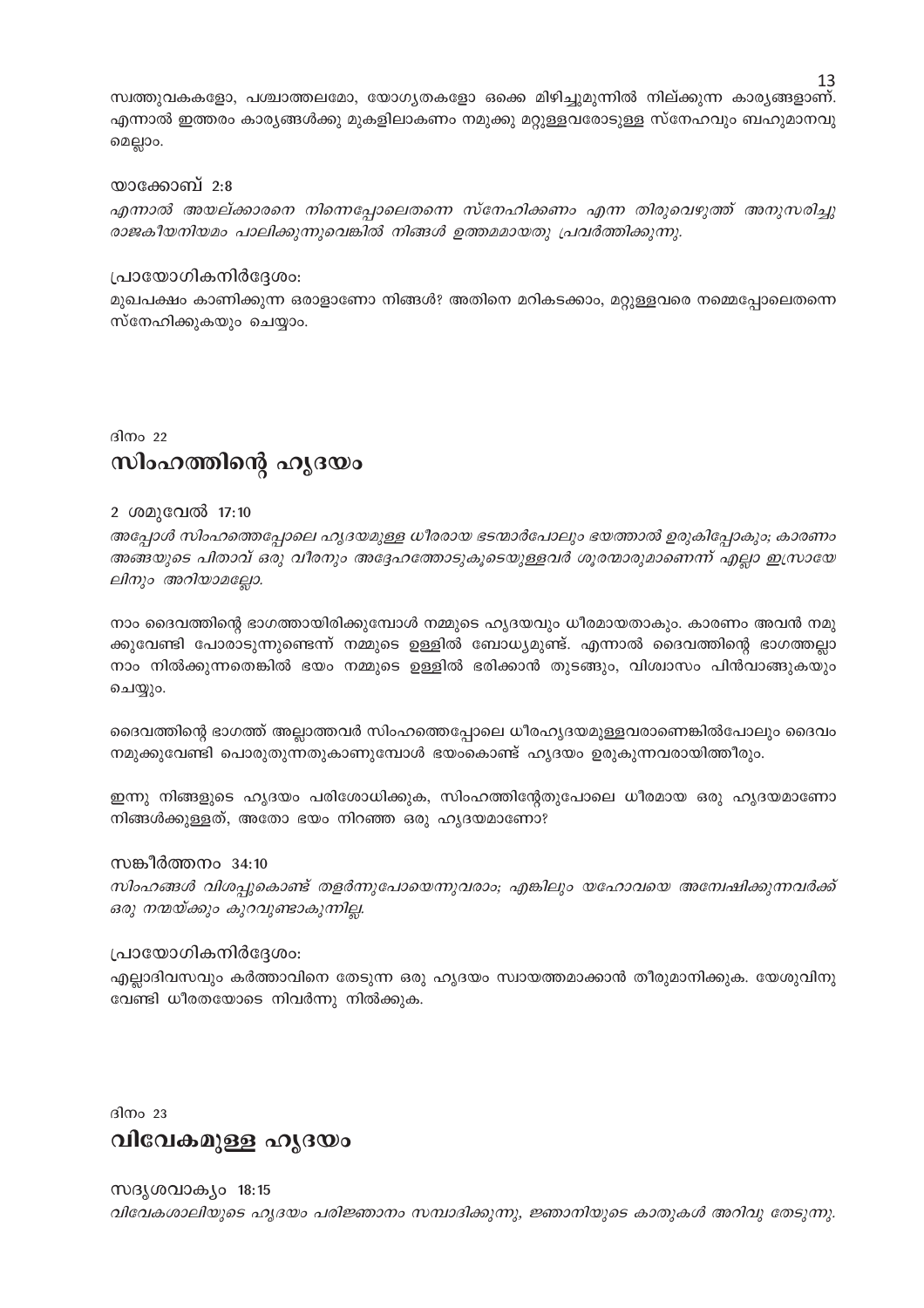ശലമോനെ ജ്ഞാനിയാക്കിയത് എന്തായിരുന്നു? തിരിച്ചറിവുള്ള ഒരു ഹൃദയം തനിക്കുനല്കാൻ അവൻ ദൈവത്തോടു യാചിച്ചു.

#### 1 രാജാക്കന്മാർ 3:9

ആകയാൽ അങ്ങയുടെ ജനത്തെ ഭരിക്കുവാനും നന്മതിന്മകളെ വിവേചിച്ചറിയുവാനുമായി വിവേകമുള്ള ഒരു ഹൃദയം അവിടുത്തെ ഈ ദാസനു തരേണമേ! അതുകൂടാതെ അങ്ങയുടെ ഈ മഹാജനതയെ ഭരി ക്കുവാൻ ആർക്കുകഴിയും?

ഓരോദിവസവും നൂറുകണക്കിനു തീരുമാനങ്ങളാണ് നാം എടുക്കേണ്ടത്. നാം തിരഞ്ഞെടുക്കുന്ന തീരു മാനങ്ങൾ അനന്തരഫലങ്ങളായും ജീവിതലക്ഷ്യമായും നമ്മുടെ ജീവിതത്തിൽ പരിണമിക്കും. ആക യാൽ തിരിച്ചറിവുള്ള ഒരു ഹൃദയം നല്കാൻ നിങ്ങൾ ദൈവത്തോട് യാചിക്കുന്നുണ്ടോ?

സദൃശവാക്യം 14:15 അല്പബുദ്ധി എല്ലാം വിശ്വസിക്കുന്നു, വിവേകിയോ സുക്ഷ്മതയോടെ ചുവടുകൾ വയ്ക്കുന്നു.

സദൃശവാക്യം 22:3 വിവേകശാലി ആപത്തു കണ്ട് ഒളിച്ചുകൊള്ളുന്നു; അല്പബുദ്ധി നേരേചെന്ന് ദുരന്തം വരിക്കുന്നു.

#### പ്രായോഗികനിർദ്ദേശം:

എന്തു തീരുമാനിക്കണം, ഏതുവഴിക്കുതിരിയണം എന്ന ചിന്താക്കുഴപ്പമുള്ള ഒരു ജീവിതസാഹചര്യത്തി ലാണോ നിങ്ങൾ ആയിരിക്കുന്നത്? ശരിയായ വഴിയിലേക്കുതിരിയാൻ സഹായിക്കുന്ന വകതിരിവു നല്കുന്ന ഒരു ഹൃദയം നല്കാൻ ദൈവത്തോടു പ്രാർത്ഥിക്കുക.

#### ദിനം 24

### ആത്മാർത്ഥമായ ഒരു ഹൃദയം

#### എബ്രായർ 10:22

നാം ദുർമനസ്സാക്ഷി നീങ്ങുവാൻ തക്കവണ്ണം ഹൃദയങ്ങളിൽ തളിക്കപ്പെട്ടവരും ശുദ്ധജലത്താൽ ശരീരം കഴുകപ്പെട്ടവരുമായി വിശ്വാസത്തിന്റെ പൂർണ്ണനിശ്ചയത്തോടും ആത്മാർത്ഥഹൃദയത്തോടുംകൂടി ദൈവ ത്തോട് അടുത്തുചെല്ലുക.

ആത്മാർത്ഥമായ ഒരു ഹൃദയത്തോടെയാണോ നാം ദൈവത്തിലേക്കു പോകുന്നത്? നാം ചെയ്യുന്നകാ ര്യങ്ങളിൽ ആത്മാർത്ഥത കാണിക്കുന്നുണ്ടോ? ആത്മാർത്ഥഹ്യദയമുള്ള ഒരു എളിയവ്യക്തി ഏറ്റവും കഴിവുള്ള കപടഭക്തനെക്കാൾ മൂല്യമുള്ളവനാണ്.

ഏറ്റവും നന്നായി കേൾക്കുന്നയാൾ ദൈവം തന്നെയാണ്, ആത്മാർത്ഥഹ്യദയത്തിൽ നിന്നുമുള്ള നിശ ബ്ദപ്രാർത്ഥന പോലും കേൾക്കുന്ന ദൈവത്തിനു മുന്നിൽ അലമുറയിട്ടുവിളിക്കേണ്ട ആവശ്യമില്ല.

#### അപ്പ 2:46-47

അവർ ഒരുമനപ്പെട്ട് ദിനംപ്രതി ദൈവാലയത്തിൽ കൂടിവരികയും വീട്ടിൽ അപ്പംമുറിച്ചുകൊണ്ട് ഉല്ലാസ ത്തോടും ഹൃദയപരമാർത്ഥതയോടുംകൂടെ ഭക്ഷണം കഴിക്കുകയും ദൈവത്തെ സ്തുതിക്കയും സകല ജനത്തിന്റെയും പ്രീതി അനുഭവിക്കയും ചെയ്തു. കർത്താവ് രക്ഷിക്കപ്പെടുന്നവരെ ദിനംപ്രതി സഭ യോടു ചേർത്തുകൊണ്ടിരുന്നു.

ആത്മാർത്ഥമായ ഒരു ഹൃദയത്തോടെയാണോ നാം സഭായോഗങ്ങളിലേക്കു വരുന്നത്?

#### പ്രായോഗികനിർദ്ദേശം:

നിങ്ങളുടെ ആത്മാർത്ഥത എടുത്തുകാണിക്കുന്ന എന്തെങ്കിലും ദൈവത്തിനായി ചെയ്യുക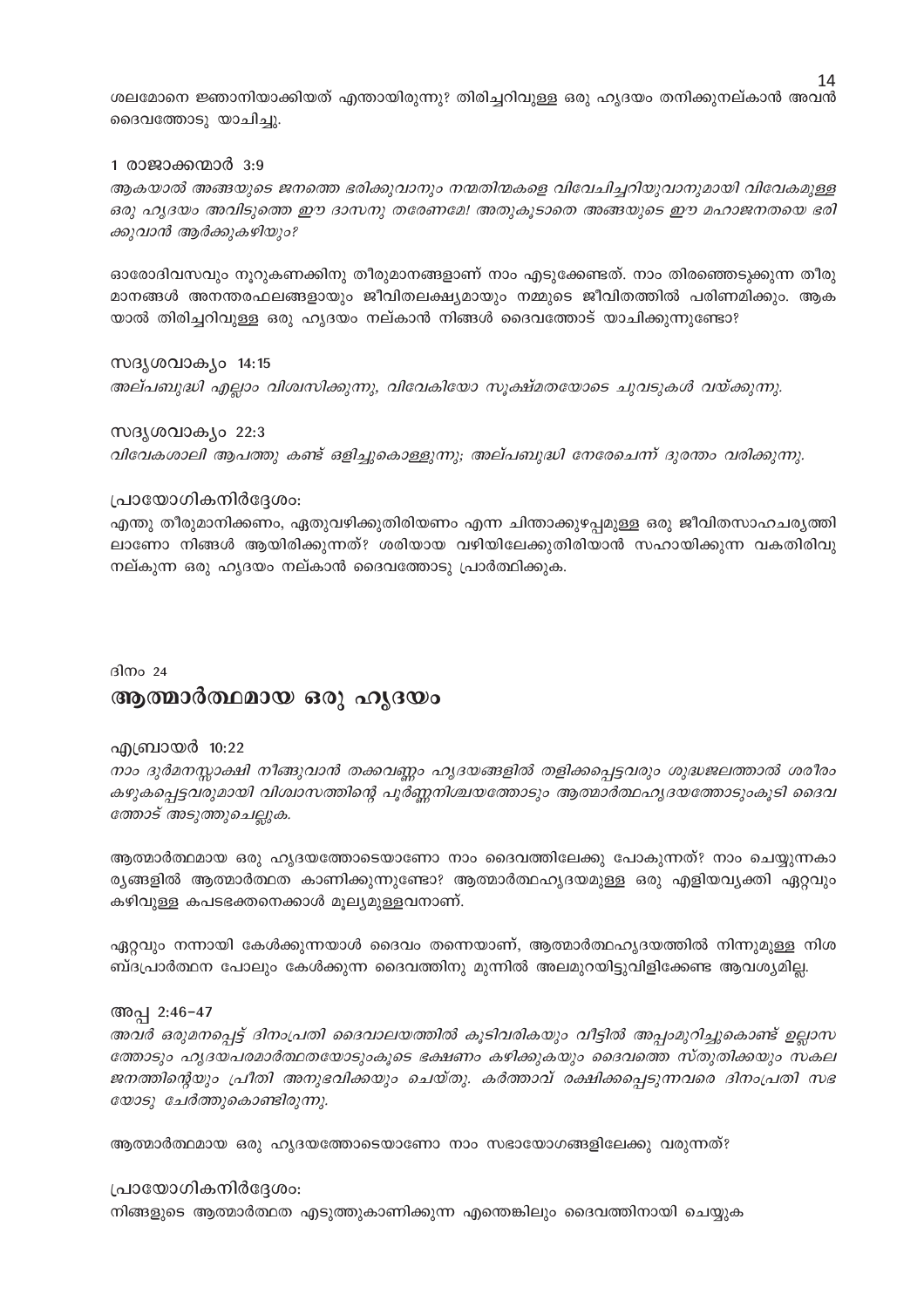# ദിനം  $25$ ദൈവഹിതം തേടുന്നതിൽ ഉറച്ച ഒരു ഹൃദയം

#### 2 ദിനവൃത്താന്തം 19:1–3

യെഹൂദാരാജാവായ യെഹോശഫാത്ത് യെരുശലേമിൽ തന്റെ കൊട്ടാരത്തിൽ സുരക്ഷിതനായി മടങ്ങി യെത്തിയപ്പോൾ ഹനാനിയുടെ മകനും ദർശകനുമായ യേഹു രാജാവിനെ കാണ്മാൻ ചെന്നിട്ട് ഇപ്ര കാരം പറഞ്ഞു. നീ ദുഷ്ടനെ സഹായിക്കുകയും യഹോവയെ ദ്വേഷിക്കുന്നവനെ സ്നേഹിക്കുകയും ചെയ്യുന്നുവോ? നിന്റെ ഈ പ്രവർത്തിമൂലം യഹോവയുടെ ക്രോധം നിന്റെമേൽ വീണിരിക്കുന്നു. എന്നി രുന്നാലും നീ അശേരാപ്രതിഷ്ഠകളിൽനിന്നു നാടിനെ മോചിപ്പിക്കുകയും ദൈവത്തെ അമ്പേഷിക്കുന്ന തിനു മനസ്സുവയ്ക്കുകയും ചെയ്തിരിക്കുന്നതിനാൽ അല്പം നന്മയും നിന്നിലുണ്ട്.

യെഹോശഫാത്ത് രാജാവിന്റെ ജീവിതത്തിലെ എല്ലാ മേഖലകളും ശരിയായതല്ലായിരുന്നു എങ്കിലും, ദൈവത്തെ അമ്പേഷിക്കുന്ന ഒരു ഹൃദയത്തിന്റെ ഉടമ എന്ന രീതിയിൽ അറിയപ്പെടുന്നവനായിരുന്നു രാജാവ്.

നാം ഇന്ന് അറിയപ്പെടുന്നത് എന്തായിട്ടാണ്? നമ്മുടെ ഭാഗത്ത് കുറവുകൾ ഉണ്ടായേക്കും, എന്നിരു ന്നാലും ദൈവഹൃദയം തേടുന്ന ഒരുവ്യക്തിയാണു നാം എന്ന രീതിയിലാണ് അത്യന്തികമായി നാം അറിയപ്പെടേണ്ടത്.

ദൈവത്തെ തേടുന്നതിൽ നാം ഹൃദയം വച്ചില്ലെങ്കിൽ നമുക്ക് എന്തു സംഭവിക്കും?

#### മലാഖി 2:2

നിങ്ങൾ എന്നെ ശ്രദ്ധിക്കാതെയും എന്റെ നാമത്തിനു തക്കമഹത്വം നല്കാൻ മനസ്സുവയ്ക്കാതെയുമിരു ന്നാൽ ഞാൻ നിങ്ങളുടെ മേൽ ശാപം അയച്ചു നിങ്ങളുടെ അനുഗ്രഹങ്ങളെ ഞാൻ ശാപമാക്കും. എന്നു സൈന്യങ്ങളുടെ യഹോവ അരുളിച്ചെയ്യുന്നു. അതേ, നിങ്ങൾ എന്നെ മഹത്വപ്പെടുത്തുവാൻ മനസ്സുവ യ്ക്കാതെ ഇരിക്കുന്നതിനാൽ ഞാൻ ശപിച്ചുമിരിക്കുന്നു.

#### പ്രായോഗികനിർദ്ദേശം:

ദൈവത്തെ തേടുവാനും ദൈവത്തിന്റെ നാമത്തെ ആദരിക്കാനും നിങ്ങളുടെ ഹൃദയം സമർപ്പിക്കാൻ കൂടുതൽ പദ്ധതികൾ ഉണ്ടാക്കുക, അതിൽ തുടരുക.

#### ദിന $\circ$  26

# മുഴുവൻ ഹൃദയത്തോടെ അധ്വാനിക്കുക

#### കൊലോസൃർ 3:22-23

ദാസന്മാരേ, ഭൂമിയിലുള്ള നിങ്ങളുടെ യജമാനന്മാരെ അനുസരിക്കുവിൻ: മനുഷ്യരെ പ്രസാദിപ്പിക്കുന്നതു പോലെ ദൃഷ്ടിസേവയാലല്ല, ഏകാഗ്രഹൃദയത്തോടും ദൈവഭയത്തോടുംകൂടി അവനെ അനുസരിപ്പിൻ. നിങ്ങൾ ചെയ്യുന്നതൊക്കെയും മനുഷ്യർക്കെന്നല്ല, കർത്താവിനെന്നപോലെ ഹൃദയപൂർവ്വം ചെയ്വിൻ.

നമ്മുടെ ജോലിസ്ഥലത്തുള്ള ആളുകൾ നമ്മെ എപ്രകാരമാണ് കാണുന്നത്? വീട്ടിലും മിനിസ്ട്രിയിലു മൊക്കെയാണെങ്കിലോ? പൂർണ്ണഹൃദയത്തോടെ ഉത്തരവാദത്തങ്ങൾ ഏറ്റെടുക്കുന്ന ഒരുവനായിട്ടാണോ?

നാം ചെയ്യുന്നതെല്ലാം ദൈവത്തിനുവേണ്ടിയാണ് മനുഷ്യർക്കുവേണ്ടിയല്ല എന്ന കാര്യം നാം ഗ്രഹിച്ചെ ടുക്കേണ്ടതുണ്ട്. ആളുകൾ നമ്മുടെചുറ്റുമുള്ളപ്പോളാണ് നമുക്ക് കാര്യങ്ങൾ ചെയ്യാനുള്ള ഉത്സാഹമുള്ള തെങ്കിൽ നാം അതു മനുഷ്യരെ പ്രീതിപ്പെടുത്താനാണ് ചെയ്യുന്നത്.

നാം ആയിരിക്കുന്ന പട്ടണത്തിലോ, ജോലിയിലോ, കുടുംബത്തിലോ ഒക്കെ നമ്മെ ആക്കിയിരിക്കുന്നത് ദൈവമാണ്. ആകയാൽ ദൈവത്തെശുശ്രൂഷിക്കുന്നതുപോലെ നാം നമുക്കു ചുറ്റുമുള്ളവരെ ശുശ്രൂഷി ക്കേണ്ടതുണ്ട്.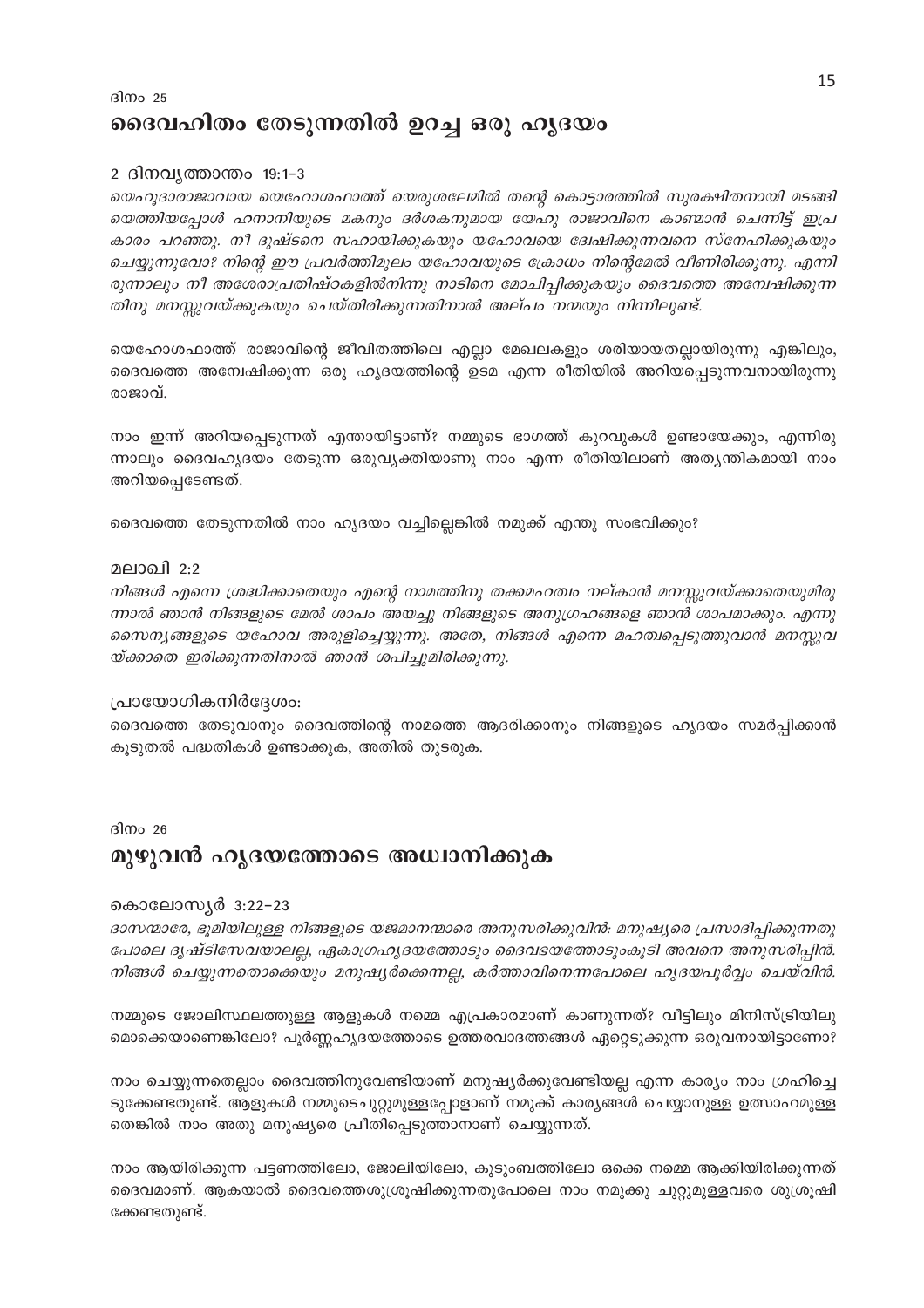#### പ്രായോഗികനിർദ്ദേശം:

ആത്മാർത്ഥതയും സമയക്രമവും കഴിവും ഉള്ള ഒരു വ്യക്തിയാകാൻ പദ്ധതിയിട്ടു വളരുക

# ദിനം  $27$ വേദന നിറഞ്ഞ ഹൃദയം

#### ഉല്പത്തി 6:5–6

ഭൂമിയിൽ മനുഷ്യന്റെ ദുഷ്ടത വളരെയധികം വർദ്ധിച്ചിരിക്കുന്നുവെന്നും അവന്റെ ഹൃദയവിചാരങ്ങൾ എല്ലായ്പോഴും ദോഷത്തിലേക്കാകുന്നുവെന്നും യഹോവ കണ്ടു. ഭൂമിയിൽ മനുഷ്യനെ സൃഷ്ടിച്ചതു കൊണ്ട് യഹോവ ദുഃഖിച്ചു; അവിടുത്തെഹൃദയം അതൃന്തം വേദനിച്ചു.

ഭുമിയിൽ മനുഷ്യരെ സൃഷ്ടിച്ചതിനെയോർത്ത് ദൈവം ദുഃഖിച്ചു. അവന്റെ ഹൃദയത്തിൽ വേദന നിറ ഞ്ഞു. ഭൂമിയിൽ മനുഷ്യന്റെ ദുഷ്ടത അത്രമാത്രം പെരുകിയിരുന്നതായി ദൈവം കണ്ടു.

നമ്മെനോക്കുമ്പോൾ ദൈവത്തിന് തോന്നുന്നത് എന്തായിരിക്കും? നിങ്ങളുടെ ഹൃദയം എപ്രകാരമുള്ള താണ്? നിങ്ങളുടെ ചിന്തകളോ?

ഒരുവന്റെ ഹൃദയം ദുഷ്ടതയാൽ നിറയുമ്പോൾ ദൈവത്തിന്റെ ഹൃദയം മാത്രമല്ല ദുഃഖപൂർണ്ണമാകുന്നത്, അവൻ നീതിയിൽ ജീവിക്കണമെന്ന് ആഗ്രഹിക്കുന്ന കൂടെയുള്ളവരുടെ ഹൃദയം കൂടിയാണ്. മക്കൾ ദുഷ്ടവഴിയിലേക്കു തിരിയുമ്പോൾ മാതാപിതാക്കളുടെ ഹൃദയം ദുഃഖത്താൽ നിറയുന്നു. നേരേതിരിച്ചാ യാലും ഫലമൊന്നുതന്നെ.

#### പ്രായോഗികനിർദ്ദേശം:

മറ്റുള്ളവരുടെ ഹൃദയത്തിൽ വേദനനിറക്കുന്നതായി നിങ്ങളുടെ ജീവിതത്തിലുള്ള കാര്യങ്ങൾ എന്തൊ ക്കെയാണ്? ഇത്തരം കാര്യങ്ങളിൽനിന്നും നിങ്ങളെ മോചിപ്പിക്കാനായി ദൈവത്തോട് അപേക്ഷിക്കുക. നിങ്ങളെ സഹായിക്കാൻ കഴിയുന്ന ആളുകളിൽനിന്നും സഹായം തേടുക.

#### ദിനം 28

#### ജ്ഞാനം നിറഞ്ഞ ഹൃദയം

#### സങ്കീർത്തനം 90:11–13

അങ്ങയുടെ കോപത്തിന്റെ ഉഗ്രതയെയും, അവിടുത്തെ ക്രോധത്തിന്റെ ഭീകരതയെയും അറിയുന്നവ നാര്? ജ്ഞാനമുള്ളോരു ഹൃദയം പ്രാപിക്കുവാൻ തക്കവണ്ണം ഞങ്ങളുടെ ദിവസങ്ങളെ എണ്ണുവാൻ ഞങ്ങളെ പഠിപ്പിക്കേണമേ. യഹോവേ, കനിയണമേ. അങ്ങ് എത്രത്തോളം താമസിക്കും? അവിടുത്തെ ദാസരോടു കനിവു തോന്നണമേ.

മോശയുടെ പ്രാർത്ഥനയാണിത്. റാമായിൽനിന്നും യാത്രപുറപ്പെടുമ്പോൾ 600000 ഇസ്രായേലി പുരുഷ ന്മാർ പദയാത്രയിലായിരുന്നു, കൂടെ അവരുടെ സ്ത്രീകളും കുട്ടികളും. അടുത്ത 40 വർഷത്തിൽ ഈ മനുഷ്യരെല്ലാം മരിച്ചുവീഴുന്നത് മോശയ്ക്ക് കാണേണ്ടിവന്നു, അവരുടെ കുട്ടികളും ജോഷ്വായും കാലെ ബുമൊഴികെ. ദൈവം നല്കിയ ശിക്ഷയിൻ പ്രകാരം കൂട്ടമായി ആളുകൾ മരിച്ചുവീഴുന്ന കാഴ്ച പലതവ ണയായി മോശയ്ക്കു കാണേണ്ടി വന്നു.

എന്നാൽ തന്റെ ജീവിതം വ്യത്യസ്തമായിരിക്കണമെന്ന് മോശ തീരുമാനിച്ചു. തന്റെ ദിനങ്ങൾ നീതി യായ രീതിയിൽ എണ്ണപ്പെടണമെന്ന് മോശ ആഗ്രഹിച്ചു. നീതിയിൽ ജീവിക്കാനായി നാം ഓരോതവണ ശ്രമിക്കുമ്പോഴും അത്രയും ജ്ഞാനം നിറഞ്ഞ ഒരു ഹൃദയം നമ്മിൽ നിറയും.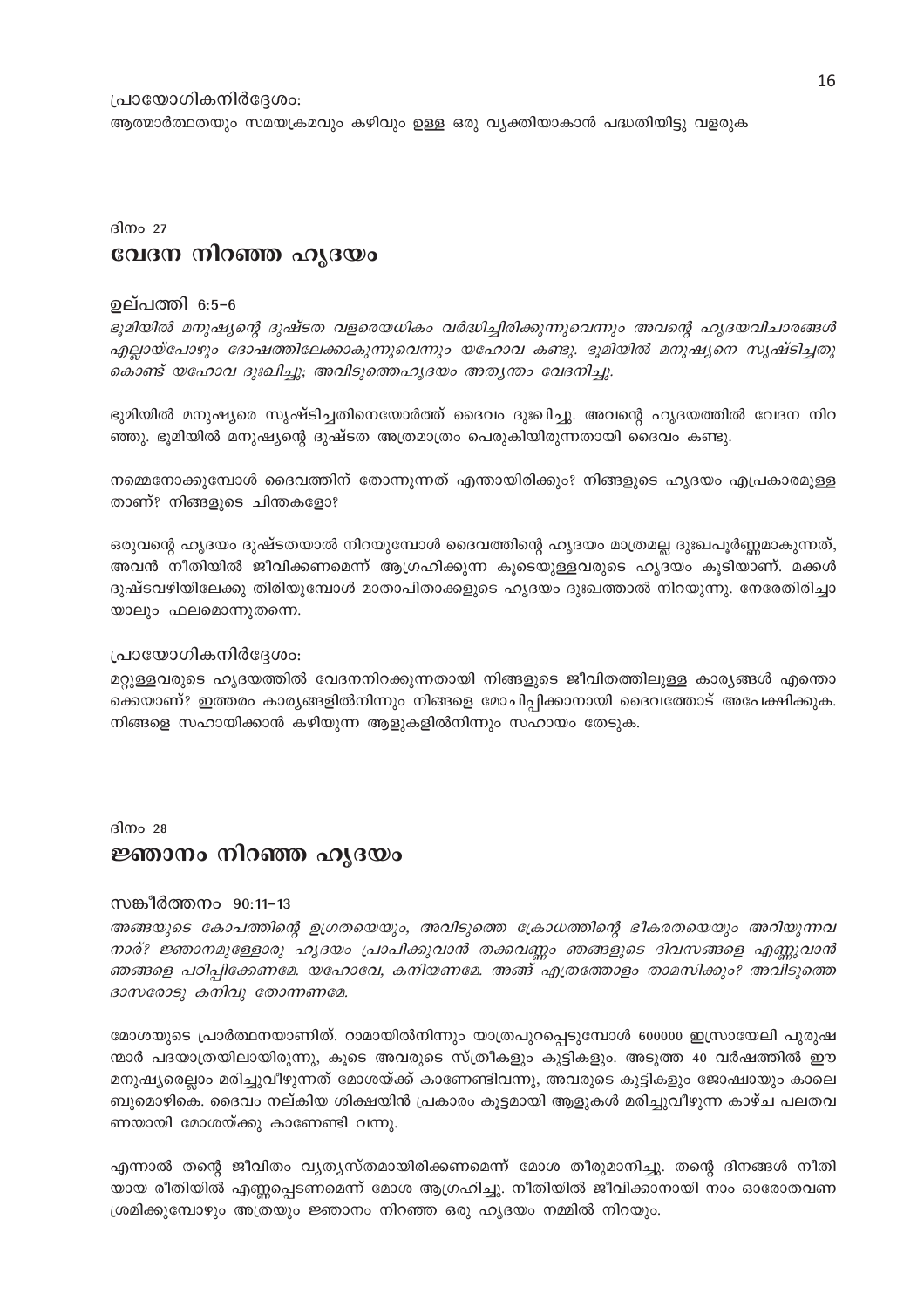#### പ്രായോഗികനിർദ്ദേശം:

തൊണ്ണൂറാം സങ്കീർത്തനത്തിലൂടെ പ്രാർത്ഥിക്കുക. ദൈവം ചൊരിയുന്ന നന്മകൾ ഓർത്തു നന്ദിപറ യുക.

ദിനം 29

# വാക്കുകൾ സൂക്ഷിച്ചുപയോഗിക്കുന്ന ഹൃദയം

സദൃശവാക്യം 15:28

എങ്ങനെ ഉത്തരം പറയണമെന്നു നീതിമാന്റെ ഹൃദയം ആലോചിക്കുന്നു, ദുഷ്ടന്റെ വായോ തിന്മകൾ വമിക്കുന്നു.

നീതിമാന്റെ ഹൃദയം മറുപടിപറയുന്നതിനെക്കുറിച്ചു പഠിക്കുന്നു എന്നാണ് ചില വിവർത്തനത്തിൽ നാം കാണുന്നത്. എന്തുപറയണം എന്തുപറയും എന്നകാര്യങ്ങളെക്കുറിച്ച് നീതിമാനായ ഒരാൾ മുന്നേറെ ചിന്തിക്കുന്നു. മനസ്സിൽ അപ്പപ്പോൾ വരുന്ന കാര്യങ്ങളോ മറുത്തുപറച്ചിലോ അല്ല അയാൾ വാക്കുകളി ലേക്ക് ഒതുക്കുന്നത്.

യാക്കോബ് 1:19-20 എന്റെ പ്രിയ സഹോദരരേ, ഇതു ശ്രദ്ധിക്കുവിൻ: ഏതു മനുഷ്യനും കേൾപ്പാൻ വേഗതയും സംസാരി പ്പാൻ സാവധാനവും കോപിപ്പാൻ താമസവും ഉള്ളവനായിരിക്കണം. മനുഷ്യന്റെ കോപം ദൈവത്തിന്റെ നീതിയെ നിറവേറ്റുന്നില്ല.

സദൃശവാക്യം 10:19 വാക്കുപെരുകുന്നേടത്തു പാപമില്ലാതിരിക്കയില്ല. അധരം അടക്കുന്നവനോ ബുദ്ധിമാൻ.

പ്രായോഗികനിർദ്ദേശം: വാക്കുകൾ ശ്രദ്ധയോടെ ഉപയോഗിക്കുക.

എഫേസ്യർ 4:29 കേൾക്കുന്നവർക്കു കൃപലഭിക്കേണ്ടതിന്, ആത്മീകവർദ്ധനയ്ക്കു സഹായകമായ നല്ല വാക്കുകളല്ലാതെ അരുതാത്തതൊന്നും നിങ്ങളുടെ വായിൽനിന്നു പുറപ്പെടരുത്.

# ദിനം  $30$ സന്തുഷ്ടഹൃദയത്തിന്റെ നന്മകൾ

സദൃശവാക്യം 15:15 പീഡിതന്റെ നാളുകളെല്ലാം കഷ്ടതനിറഞ്ഞത്; ഉല്ലാസഹൃദയത്തിനോ എന്നും ഉത്സവം തന്നേ.

സദൃശവാക്യം 17:22 സന്തുഷ്ടഹൃദയം നല്ലൊരു ഔഷധം; തകർന്നമനസ്സോ അസ്ഥികളെ ഉണക്കുന്നു.

സന്തുഷ്ടഹൃദയമെന്നാൽ മറ്റുള്ളവർക്കുകാണാൻ കഴിയുന്ന രീതിയിൽ സന്തോഷവും സദ്ചിന്തകളും നിറഞ്ഞ ഹൃദയമെന്നാണ്.